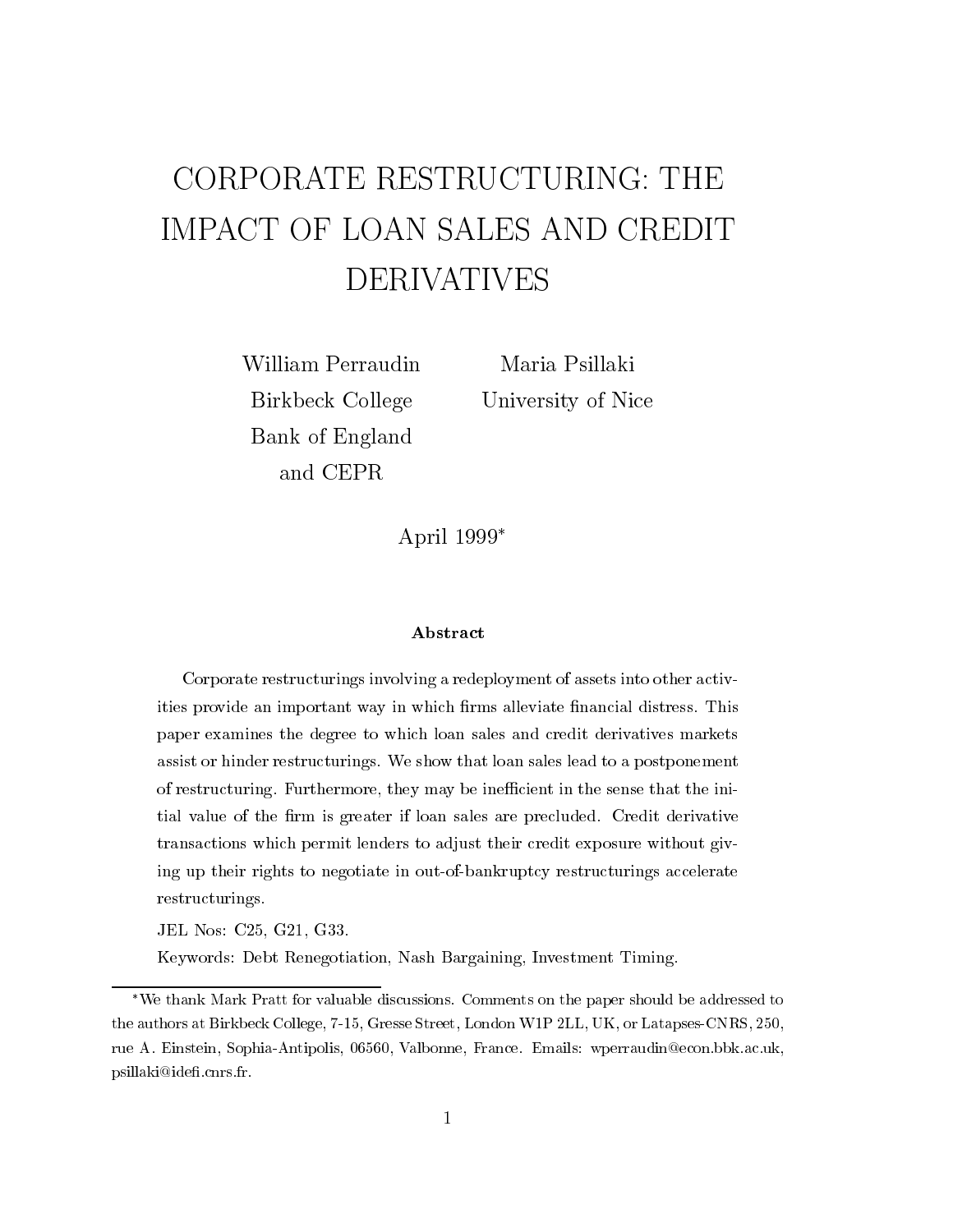## 1 Introduction

## 1.1 Loan Sales and Credit Derivatives

Loan sales and credit derivative transactions are an increasingly important feature of modern financial markets. The nature of these transactions is described in Gorton and Haubrich (1990), Cantor and Demsetz (1993), Demsetz (1994), in the case of loan sales, and Euromoney (1998) and British Bankers' Association (1999) in the case of credit derivatives.

Both loan sales and credit derivatives provide important benefits to banks which are now able to adjust their credit exposure in an active way in the event of financial distress and in more normal times can better manage credit risk portfolios. However, concerns have been raised that the new instruments may have some adverse consequences. In particular, they may affect borrower-firms' attempts to restructure themselves. A Bank of England official active in the coordination of corporate restructurings writes: "it is possible to conceive circumstances where loan trading so slows down negotiations on the terms of an informal financial support package that they have to be abandoned and a company placed in statutory insolvency to the detriment of everyone concerned", (see Pratt (1997)).

In this paper, we show how marketability of loans leads to the postponement of restructurings and may be inefficient in the sense that the initial of the firm is lower if loans can be subsequently sold. The intuition for our efficiency result is as follows. When firms experience financial distress, lenders have an incentive to sell their loans to specialist lenders or vulture funds which can extract a larger surplus from equityholders in negotiations on firm restructuring. Since the specialist lenders are not involved in the initial loan agreement between equity-holder and the original lender, the surplus they extract represents a dead-weight loss from the collective point of view of the original two parties. If the initial agreement could preclude loan sales, the dead-weight loss would be avoided and the initial lender and the equity-holder could be collectively better off.

We also analyze the effects of credit derivative transactions such as total return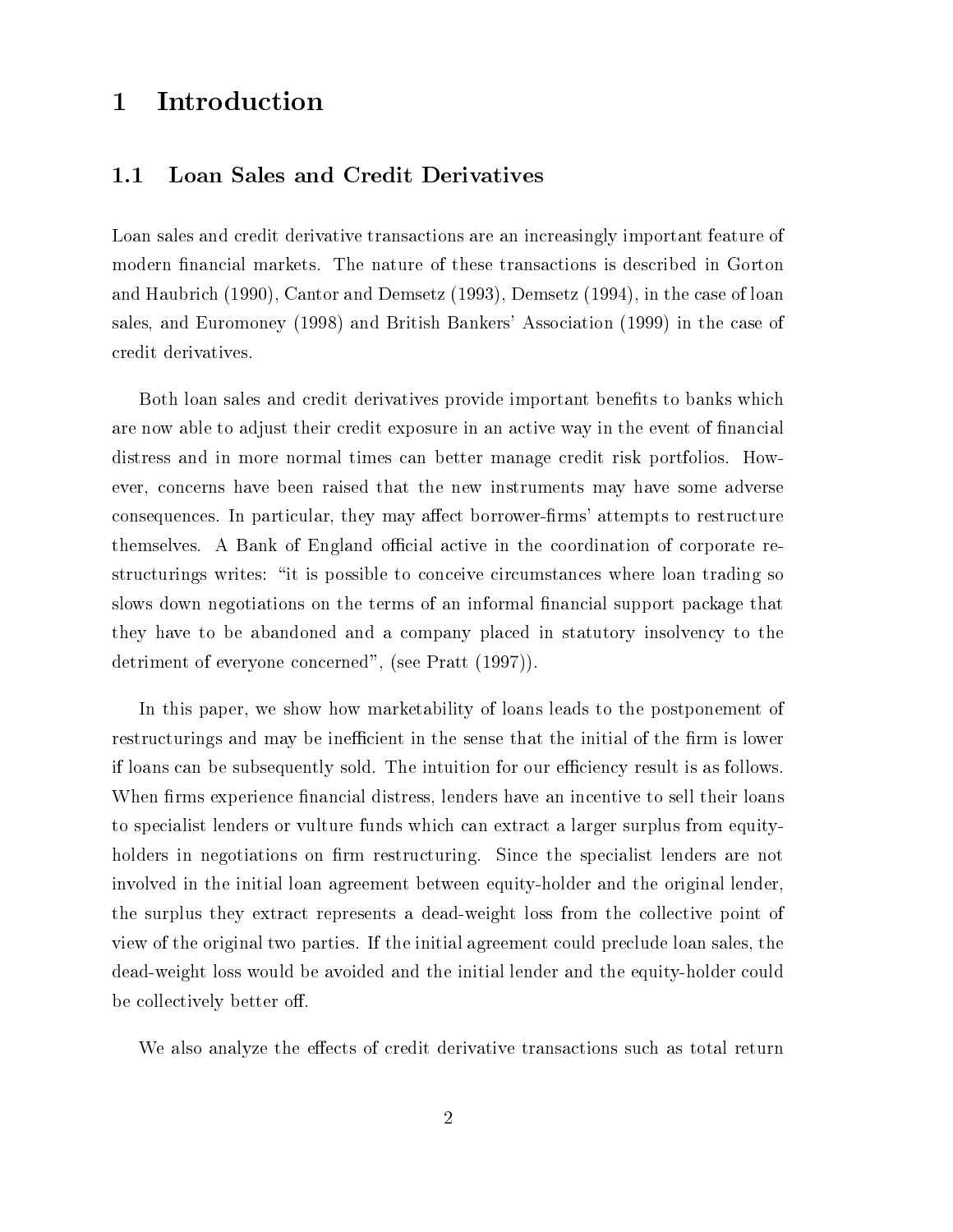swaps. These permit lenders to lay-off credit exposure while retaining the right to negotiate corporate restructurings outside formal bankruptcy proceedings.<sup>1</sup> Loan sales with recourse may have a similar effect. One may think of them as permitting lenders to adjust their risk aversion vis-à-vis a given loan while retaining bargaining or control rights. We show that they accelerate restructuring and generate efficiency gains.

#### Related Literature  $1.2\,$

Several studies (see, for example, Pennacchi (1988) and Jones (1998)) argue that loan sales or credit derivative transactions are motivated by the desire of banks to economize on their regulatory capital. The degree to which banks can sell loans, however, is limited by the moral hazard problem that banks lose the incentive to monitor a borrower once its loan has been sold. Pennacchi (1988) and Gorton and Pennacchi (1995) analyse contracts which mitigate these problems and the latter study examines empirical evidence on actual contracts. Rather than focusing on regulatory motivation for loan sales, James (1988) suggests that they allow banks to reduce debt-overhang in the sense of Myers (1977).

None of the above cited studies has looked at the motive for loan sales examined in this paper, namely that they permit a lender to sell on his claim to other lenders specialized in extracting concessions from equity-holders. The fact that the specialist lender extracts some of the surplus associated with debt restructuring, however, means that this type of resale may be inefficient from the ex ante point of view of the equityholder and initial lender together. Therefore, the latter two parties would be better off if the initial lender could commit not to sell his loan.

<sup>&</sup>lt;sup>1</sup>Generally, such transactions mean that the swap counter-party obtains the right to negotiate after bankruptcy has occured since typical contracts transfer ownership of the loan to the swap counter-party if the borrower defaults.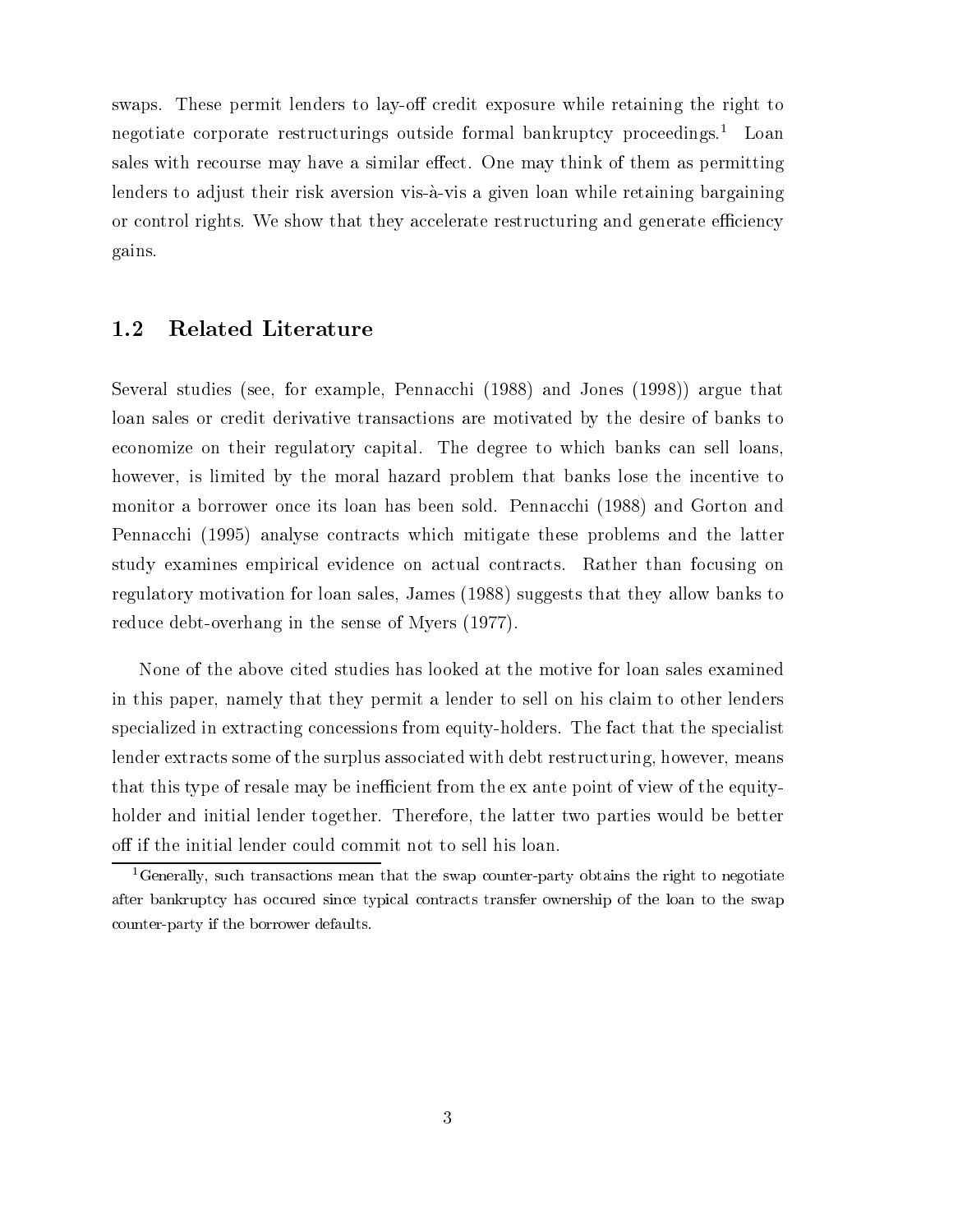#### 1.3 Structure of the Paper

Section 2 sets out a model in which the equity-holder of a firm negotiates with a lender a restructuring arrangement whereby the latter injects capital and receives in exchange an adjustment in the coupon flow on its loan. Restructuring occurs when a stochastic state variable describing the firm's revenue stream hits some low level. We suppose that the lender has higher risk aversion than the equity-holder. Using Nash's axiomatic approach to bargaining, we derive a stationary solution consisting of (i) a trigger level for the firm's revenue variable at which restructuring takes place and (ii) a supplementary coupon flow to compensate the lender for the capital injection. We show that neither lender nor equity-holder has an incentive to make an acceptable offer to the other agent for levels of the revenue state variable above the equilibrium trigger.

Section 3 of the paper derives comparative static results, showing that raising lender bargaining power leads to a postponement of restructuring and an increase in the supplementary coupon that the lender obtains after restructuring has taken place. Increases in the degree of risk aversion of the lender has a similar impact. In Section 2.2, we show that allowing the initial lender to sell on his loan to other specialized lenders with greater bargaining power vis-à-vis the equity-holder may be inefficient. Section 2.3 discusses the impact of credit derivative transactions which permit lenders to adjust their effective level of risk aversion for a given loan. Section 4 of the paper concludes.

#### The Model  $\overline{2}$

#### 2.1 Basic Assumptions

Consider a firm which possesses an income flow  $p_t - w$  where w is a constant, positive parameter, and  $p_t$  is a geometric Brownian motion:

$$
dp_t = \mu p_t dt + \sigma p_t dB_t \quad . \tag{1}
$$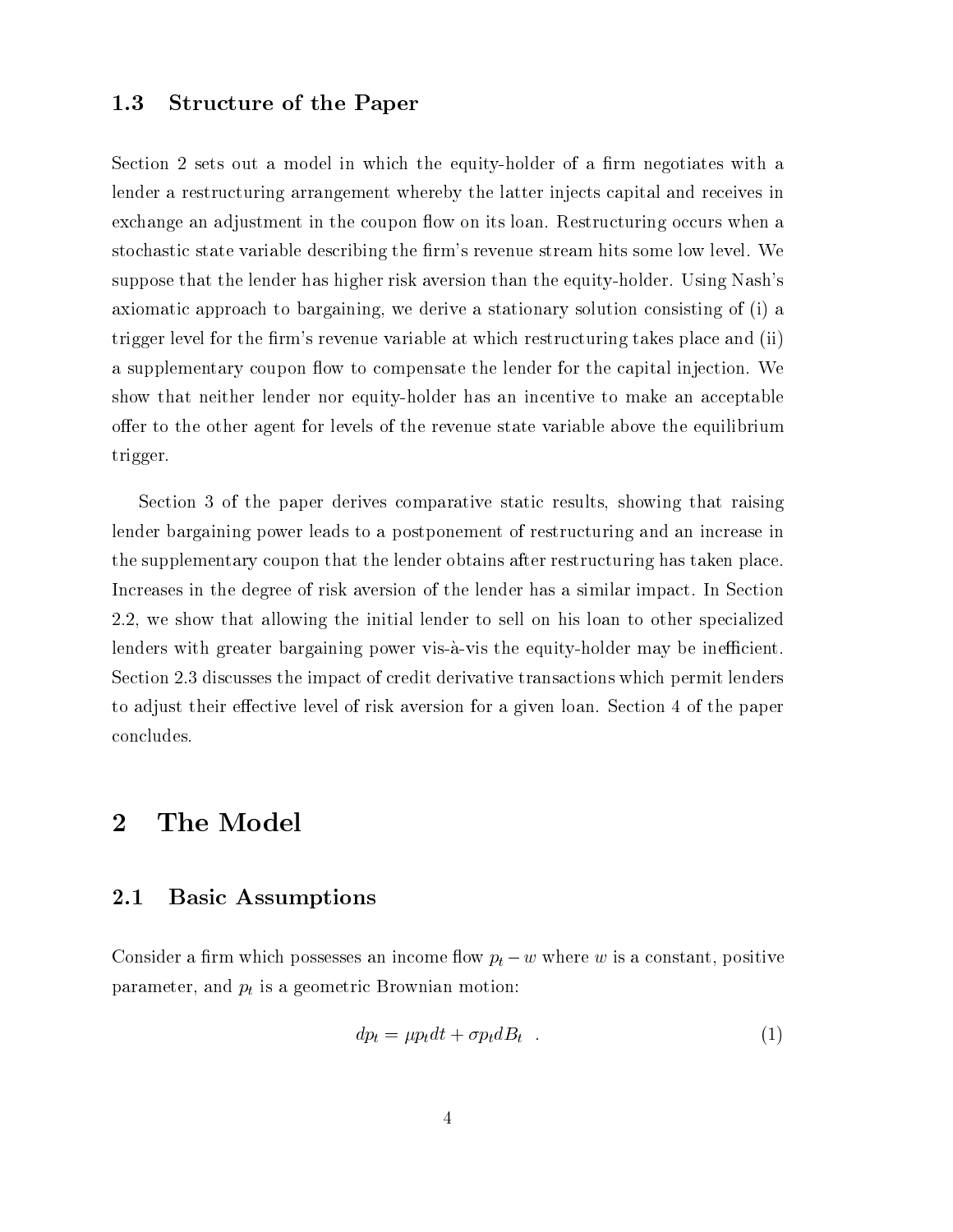The firm has perpetual debt with a constant coupon payment of  $b$ . For simplicity, suppose that the face value of the debt is  $b/r$  and bankruptcy occurs when the firm is marginally insolvent, i.e., when  $p_t/(r - \mu) - w/r = b/r$ . In this case, the default premium on the debt is zero and the debt trades at par. Generalizing our analysis to the case in which bankruptcy occurs when the firm's asset value is less than the face value of the debt would introduce an extra option value in the bond values. The solutions would then be more complex without changing the qualitative implications of our analysis.

Suppose that the firm has the possibility of restructuring. Such restructuring requires the injection of a capital sum  $k$  and induces a change in the firm's cash flow process to  $\xi p_t - w + \xi_0$ , where  $0 < \xi_0 < w$ , and  $0 < \xi < 1$ . It is intuitively obvious that a restructuring will be advantageous when  $p_t$  is low. We suppose that the equity-holder does not possess the necessary funds to invest and that covenants on the original debt prevent the equity-holder from borrowing from anyone except the holder of that debt. We further suppose that the lender earns an additional coupon now or  $\theta$  after the restructuring.

The cashflows to the different agents may be summarized as follows:

|                                                                               | To equity     | To lender |     |  |
|-------------------------------------------------------------------------------|---------------|-----------|-----|--|
| Before restructuring (per unit time)                                          | $p_t - w - b$ |           | (2) |  |
| At restructuring                                                              |               | $-k$      |     |  |
| After restructuring (per unit time) $\xi p_t - w - b - b^* + \xi_0$ $b + b^*$ |               |           |     |  |

We assume that lender and equity-holders have different attitudes to risk. When they price cash-flows involving  $p_t$ , they therefore employ different risk-adjusted drift terms  $\mu_V$  and  $\mu_L$ . If the lender is more risk averse than the equity-holder, it follows that  $\mu_L < \mu_V < \mu$ , where  $\mu$  is the statistically observed drift term of the actual process. The intuition here is that risk averse agents will price payoffs that depend on the stochastic variable  $p_t$  as if the process grows at a *slower* rate than it actually does. It is, of course, natural to assume that the lender is more risk averse since he holds the less risky payoff.

Using standard methods we obtain: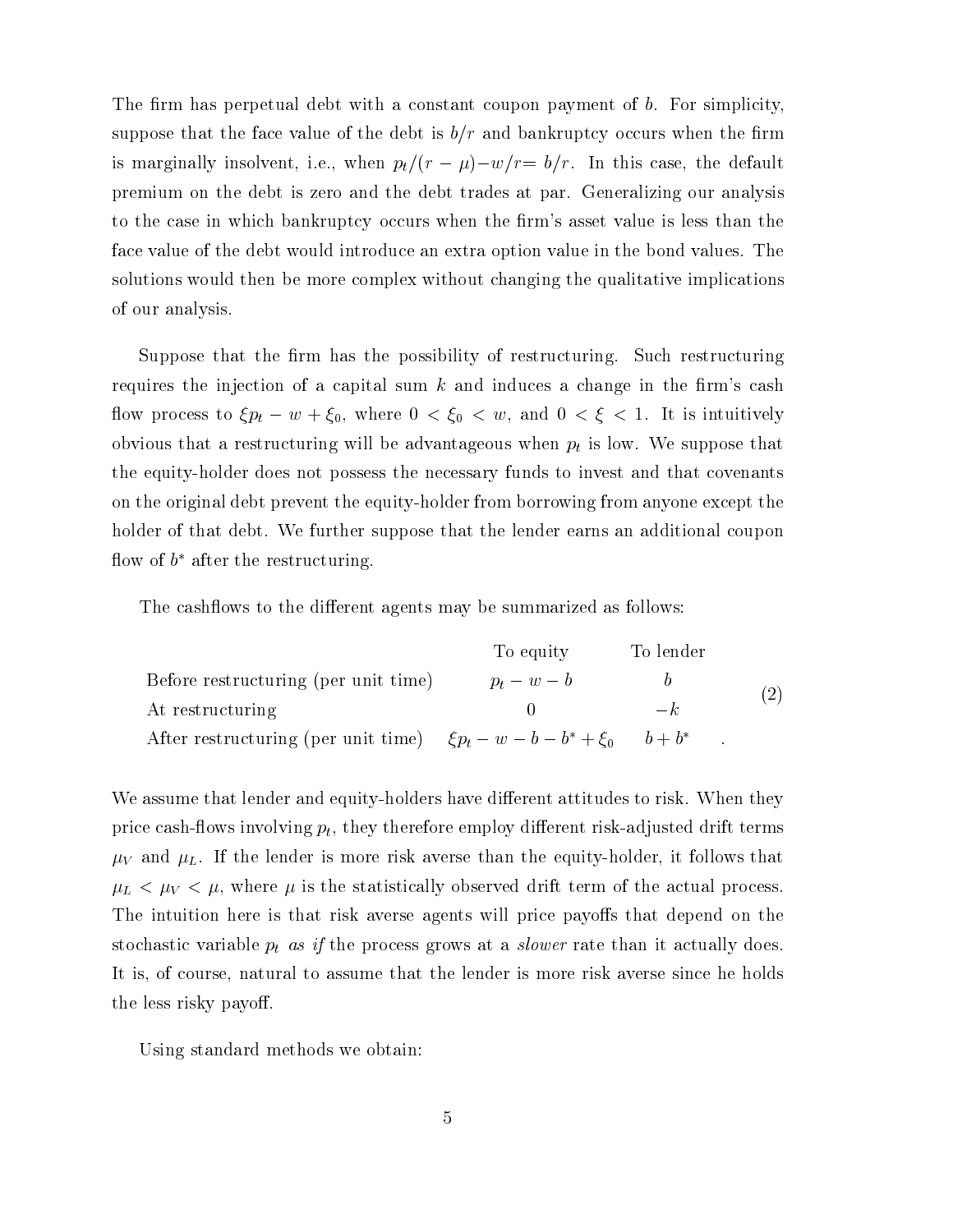**Proposition 1** If restructuring occurs when  $p_t$  first hits some level  $p_r$ , and the lender receives a supplemental coupon flow o-after that date, the values of equity and debt prior to restructuring are:

$$
V(p) = \frac{p}{r - \mu_V} - \frac{w + b}{r} + \left[\frac{(\xi - 1)p_r}{r - \mu_V} - \frac{b^* - \xi_0}{r}\right] \left(\frac{p}{p_r}\right)^{\lambda_V} \tag{3}
$$

$$
L(p) = \frac{b}{r} + \left[\frac{b^*}{r} - k\right] \left(\frac{p}{p_r}\right)^{\lambda_L} \quad , \tag{4}
$$

where 
$$
\lambda_i \equiv \frac{-(\mu_i - \sigma^2/2) - \sqrt{(\mu_i - \sigma^2/2)^2 + 2\sigma^2 r}}{\sigma^2}
$$
  $i = V, L$ . (5)

Note that these values are calculated from the point of view of the equity-holder in the case of  $V$  and the point of view of the lender in the case of  $L$ . That is why we employ  $\lambda_V$  and  $\lambda_V$  respectively in V and L.

#### 2.2 A Nash Bargaining Solution

Both agents care about the restructuring trigger,  $p_r$  and the additional coupon that the lenders obtain after restructuring  $v$  . We suppose that both agents have veto  $\overline{v}$ power over a restructuring. Hence, they must bargain to decide when restructuring takes place and how the surplus will be split between them.

Such bargaining may be modelled in different ways. When there are no stochastic state variables and the bargaining protocol (i.e., who has the right to make offers and counteroffers and in what order) is fully specified, Rubinstein (1982) shows how one may derive non-cooperative bargaining solutions under complete information. This may be generalized to cases in which agents have one-sided or two-sided incomplete information about each other's type. However, extending such non-cooperative bargaining theory to cases with diffusion state variables is not straightforward as is shown by Cripps (1998).

In the current study, our concern is the implications of bargaining for corporate restructuring rather than the bargaining process itself. We employ Nash's axiomatic approach to modelling bargaining (see Nash (1950) and Nash (1953)) rather than more complicated non-cooperative approaches. Although non-cooperative approaches may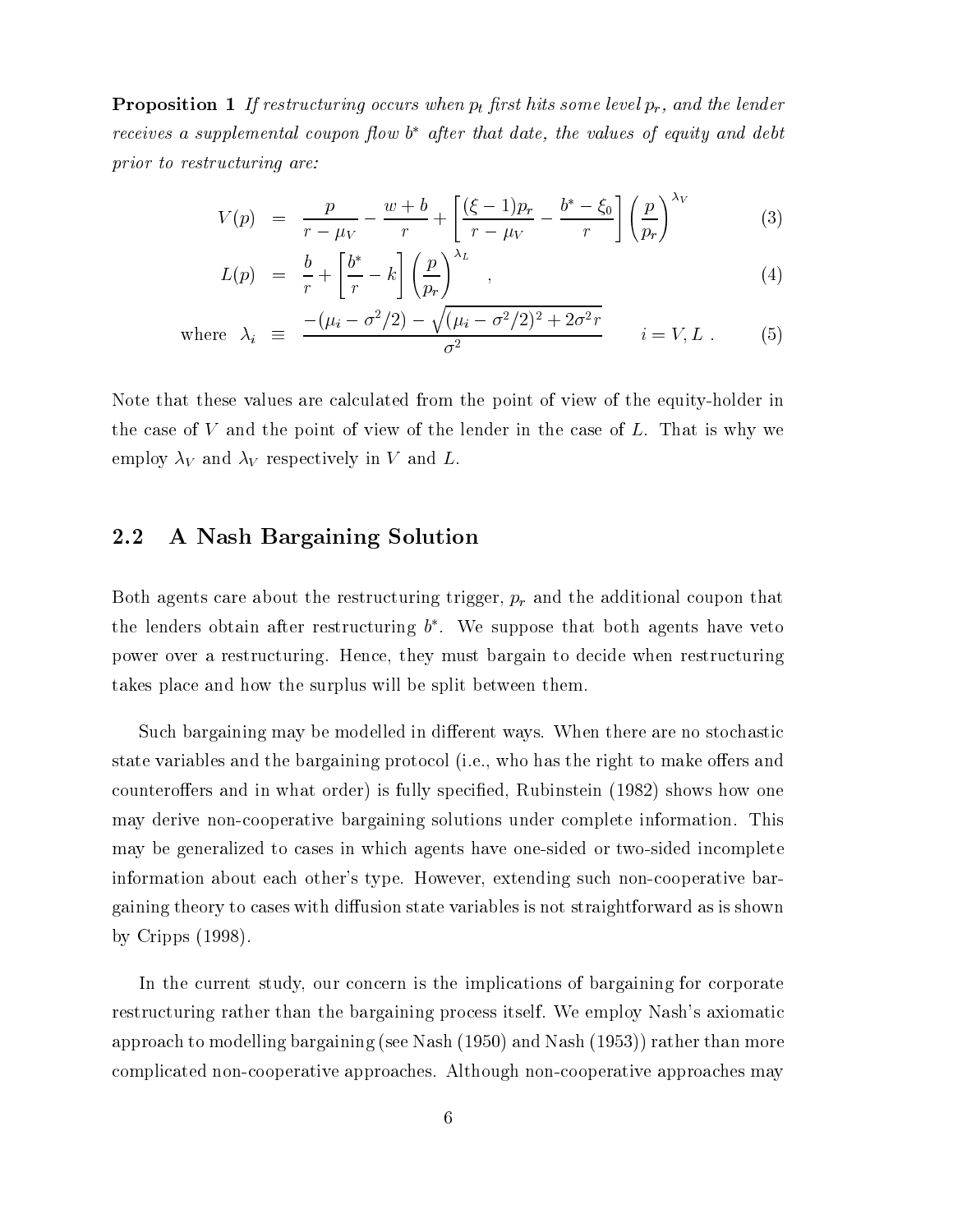appear more consistent in particular since bargaining power is linked to some exogenous quantity such as agents' discount factors in Rubinstein (1982), the allocation of the surplus is crucially affected by assumptions about the bargaining protocol which are arbitrary.

In contrast, Nash characterizes bargaining solutions which satisfy reasonable axioms<sup>2</sup> without attempting to specify the exact form of the bargaining process. If agents bargain over variables which influence the allocation of a surplus, Nash shows if the solution satises his axioms, then the variables in question must maximize the product of power functions of each agent's part of the total surplus.

Nash's approach in the context of our model consists of deriving the  $(p_r, b^*)$  pair which maximizes a power function of the surpluses obtained by the equity-holder and the lender. Let  $V^{\alpha}$  and  $L^{\alpha}$  denote the values that the two agents obtain if they do not agree and no restructuring takes place, i.e.,  $v_t = p_t/(r - \mu V) - (\omega + \nu)/\tau$  and  $L_t = v/r$ . Each agent's part of the surplus, therefore, consists of  $V_t - V_t$  and  $L_t - L_t$ . The Nash bargaining solution is then:

$$
(p_r, b^*) = \arg\max \left\{ (V_\tau - \hat{V}_\tau)^\alpha, (L_\tau - \hat{L}_\tau)^{(1-\alpha)} \right\} , \qquad (6)
$$

for a parameter  $\alpha \in [0, 1]$ . The  $\alpha$  parameter measures the relative bargaining power of the two agents. When  $\alpha = 1$ , the equity-holder obtains the entire surplus whereas when  $\alpha = 0$  all the surplus goes to the lender.

Nash's axiomatic approach to bargaining is generally applied in static models. Our dynamic setting potentially introduces additional complications, however. In equation (6), we assume that bargaining occurs at some time,  $\tau$ . When is  $\tau$ ? In fact (and perhaps surprisingly), it will turn out that the maximizing arguments,  $(p_r, b^*)$ , are independent of  $p_{\tau}$  and hence of time.

The first order conditions to the maximization in equation  $(6)$  are:

$$
\begin{cases}\n\frac{\partial V}{\partial p_r} \alpha/(V - \hat{V}) + \frac{\partial L}{\partial p_r} (1 - \alpha)/(L - \hat{L}) = 0 \\
\frac{\partial V}{\partial b^*} \alpha/(V - \hat{V}) + \frac{\partial L}{\partial b^*} (1 - \alpha)/(L - \hat{L}) = 0\n\end{cases} (7)
$$

 $2$ The most important of his axioms is Pareto efficiency.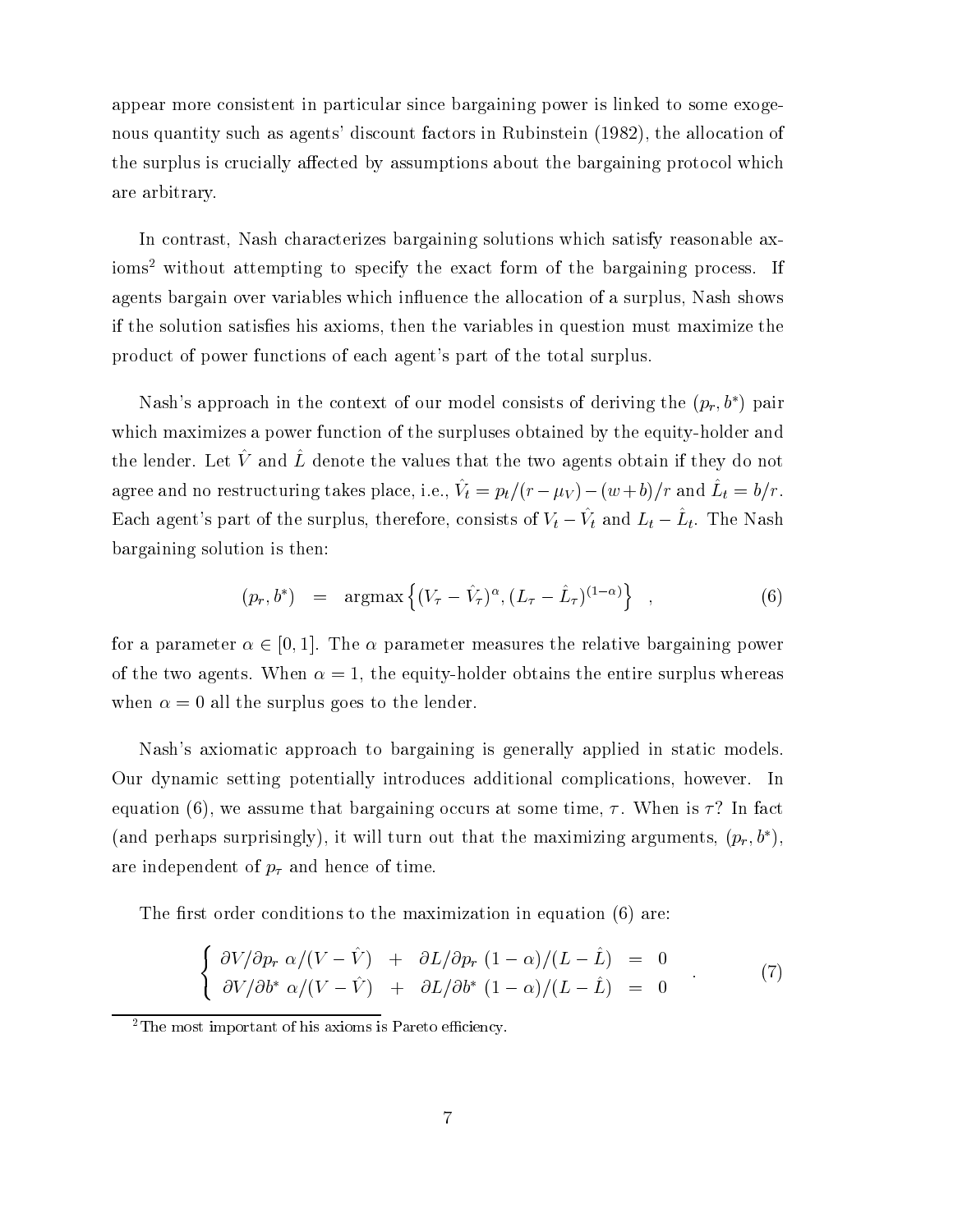Rearranging these, one obtains:

$$
\begin{cases}\n\frac{\partial V}{\partial p_r} / \frac{\partial V}{\partial b^*} = \frac{\partial L}{\partial p_r} / \frac{\partial L}{\partial b^*} \\
\frac{\partial V}{\partial b^*} \alpha / (V - \hat{V}) = - \frac{\partial L}{\partial b^*} (1 - \alpha) / (L - \hat{L}) \n\end{cases} \n\tag{8}
$$

We refer to the first of the equations in  $(8)$  as the Marginal Rate of Substitution Condition (MRSC) and to the second as the Bargaining Condition (BC). Taking derivatives of  $V$  and  $L$ , substituting in the MRSC, and rearranging, one obtains:

$$
\frac{\xi - 1}{r - \mu_V} p_r = \frac{\lambda_V}{\lambda_V - 1} \frac{b^* - \xi_0}{r} - \frac{\lambda_L}{\lambda_V - 1} \left( \frac{b^*}{r} - k \right) . \tag{9}
$$

The possibility of restructuring the firm effectively creates a surplus over which the two agents bargain. Since either the equity-holder or lender may veto restructuring, each must receive a value no less than that they would obtain with no restructuring. If  $v/r = \kappa$ , the lender gets none of the surplus. Substituting for  $v$  in equation (9), one obtains:

$$
p_r = \frac{r - \mu_V}{\xi - 1} \frac{\lambda_V}{\lambda_V - 1} \left( k - \frac{\xi_0}{r} \right) \equiv p_r^{(V)} \quad . \tag{10}
$$

One may show that this is the optimal trigger that the firm would choose if were operated by equity-holders on a pure equity basis.

Alternatively, if equity-holders enjoy none of the surplus created by the possibility of restructuring, then

$$
\frac{(\xi - 1)p_r}{r - \mu_V} = \frac{b^* - \xi_0}{r} \tag{11}
$$

Solving for  $\theta$  and substituting in the MRSC, one obtains:

$$
p_r = \frac{r - \mu_V}{\xi - 1} \frac{\lambda_L}{\lambda_L - 1} \left( k - \frac{\xi_0}{r} \right) \equiv p_r^{(L)} \quad . \tag{12}
$$

This is the trigger which the firm would choose if it were operated on a pure equity basis by the lender. Substituting back for  $p_r$  in equation (11), one obtains the highest <sup>b</sup> which that the lender can obtain consistent with the equity-holder being no worse off than in the absence of restructuring which we denote  $\overline{b}$ :

$$
\overline{b} = \frac{\lambda_L}{\lambda_L - 1} k + \frac{1}{\lambda_L - 1} \frac{\xi_0}{r} \tag{13}
$$

Since the lender is more risk averse than the equity-holder,  $\mu_L < \mu_V$  (see the Appendix). It follows that  $\lambda_L > \lambda_V$  and therefore  $p_r^{\lambda} \geq p_r^{\lambda-1}$ .

One may summarize the above results as: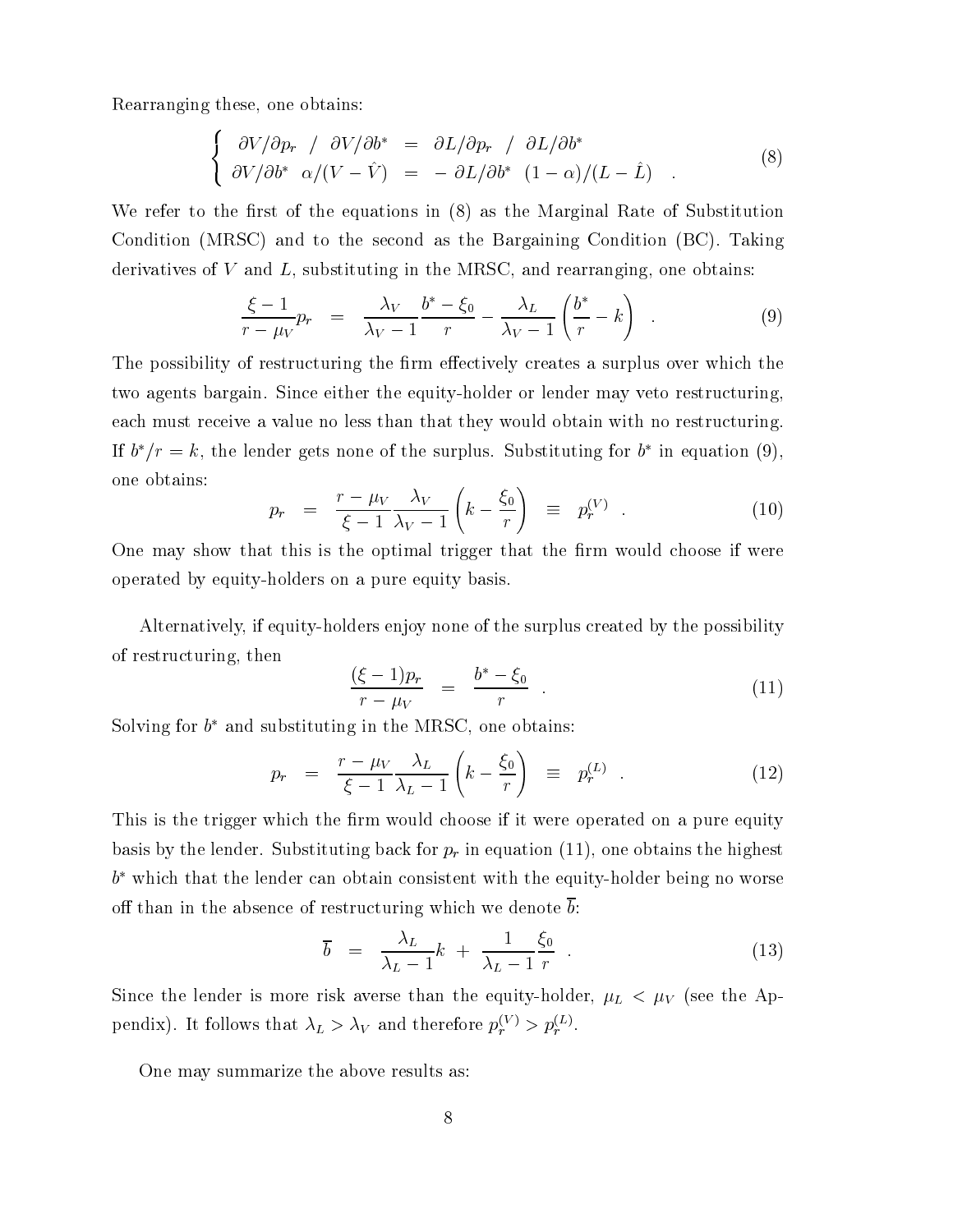**Proposition 2** Feasible restructuring triggers,  $p_r$ , and supplementary coupon flows, <sup>b</sup> , lie in the ranges:

$$
p_r^{(L)} \equiv \frac{\lambda_L}{\lambda_L - 1} \frac{r - \mu_V}{\xi - 1} \left[ k - \frac{\xi_0}{r} \right] \leq p_r \leq \frac{\lambda_V}{\lambda_V - 1} \frac{r - \mu_V}{\xi - 1} \left[ k - \frac{\xi_0}{r} \right] \equiv p_r^{(V)} \tag{14}
$$

$$
\underline{b} \equiv r k < \underline{b^*} < \frac{\lambda_L}{\sqrt{L}} \frac{k + \frac{1}{\sqrt{L}} \cdot \xi_0}{k + \frac{1}{\sqrt{L}} \cdot \xi_0} \equiv \overline{b} \tag{15}
$$

 $L$   $L$   $L$   $L$ 

 $\mathbf{L}$  respectively. The contract of the contract of the contract of the contract of the contract of the contract of the contract of the contract of the contract of the contract of the contract of the contract of the co

Geometrically, the  $(p_r, b^*)$  pairs consistent with the MRSC comprise a curve in  $p_r$  $\sigma$  -space. The set of feasible pairs (i.e., points consistent with the inequalities in  $\sigma$ Proposition 2) and satisfying the MRSC are shown in Figure 1. From equation (9), it is obvious that the MRSC schedule forms a straight line. One may easily show that this line is downward-sloping.

If equity-holder and lender possess the same degree of risk aversion so that  $\lambda_V =$  $\lambda_L = \lambda$ , then the MRSC simplifies and one may show that  $p_r$  equals the expressions in equation (12) and (10). Geometrically, if  $\lambda_V = \lambda_L$ , the MRSC schedule shown in Figure 1 becomes horizontal. Equity-holder and lender may then bargain about the level of  $v$  -but there is no interaction with the trigger for rescheduling  $p_r$  since both agree what the optimal trigger should be.

### 2.3 Analysis of  $(p_r, b^*)$  Pairs on the MRSC

Before deriving the equilibrium pairs,  $(p_r, b^*)$ , it is important to understand better some properties of points on the MRSC schedule. To start with, suppose there exists an equilibrium pair,  $(p_r, b^*)$ . Consider the maximum values that the lender and equity-holder could obtain (denoted  $L^*(p)$  and  $V^*(p)$  respectively) by making offers which are *acceptable* to the other agent at levels of the state variable  $p_t$  higher than the equilibrium trigger  $p_r$ . Clearly, for an offer to be acceptable, the other agent must receive a value which is no less than they would obtain under the equilibrium pair  $(p_r, b^*)$ . Thus, the maximum value that each agent may extract from an early, acceptable offer is the total value of the firm if the restructuring occurs immediately minus what the other agent would have got under the equilibrium pair,  $(p_r, b^*)$ .

Let  $V_t$  and  $L_t$  denote the maximum value that the equity-holder and the lender can extract by making an acceptable early offer at time  $t$ . By the arguments of the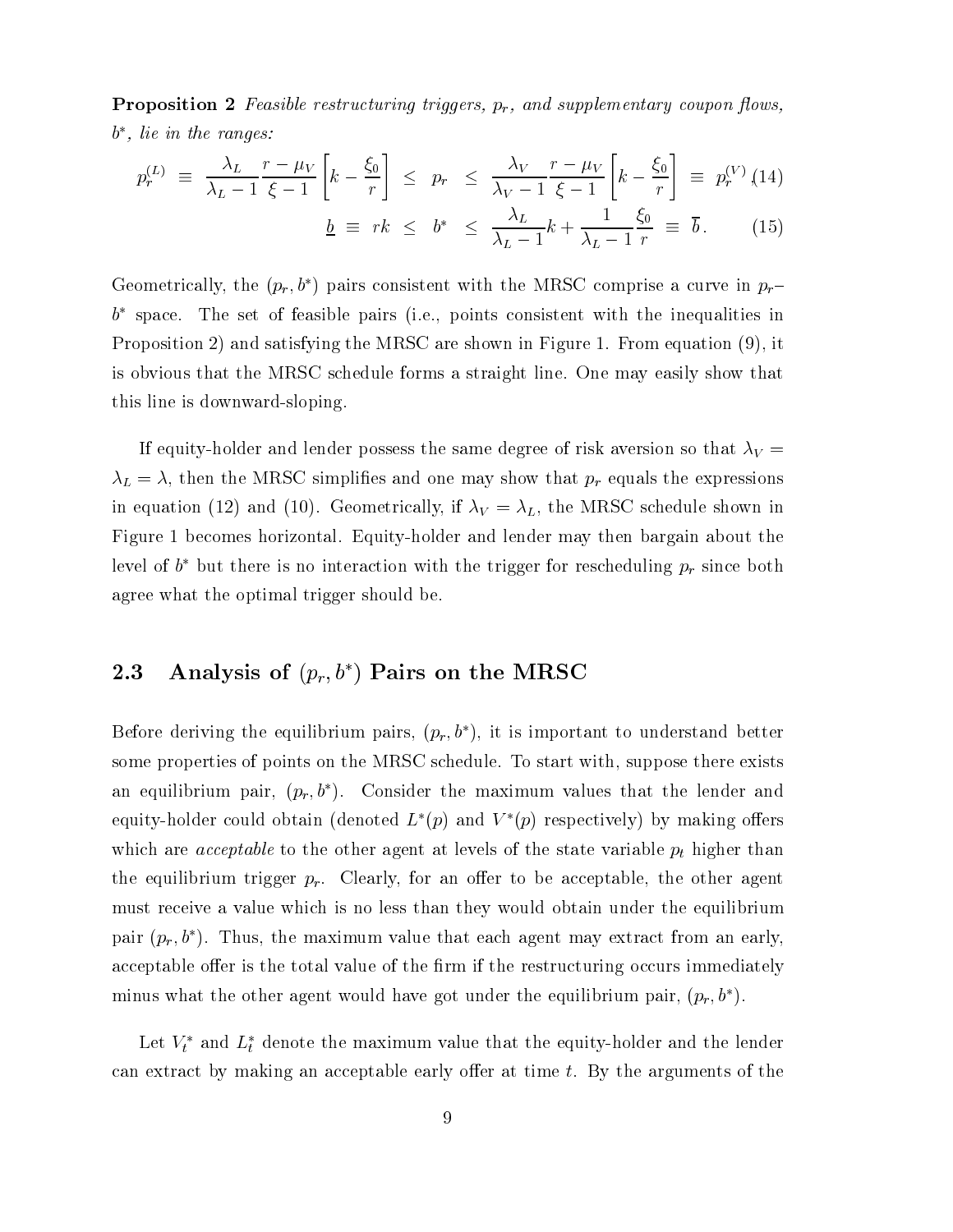

Figure 1: FEASIBLE  $(p_r, b^*)$  PAIRS



Figure 2: VALUES LESS `EARLY EXERCISE' PAYOFFS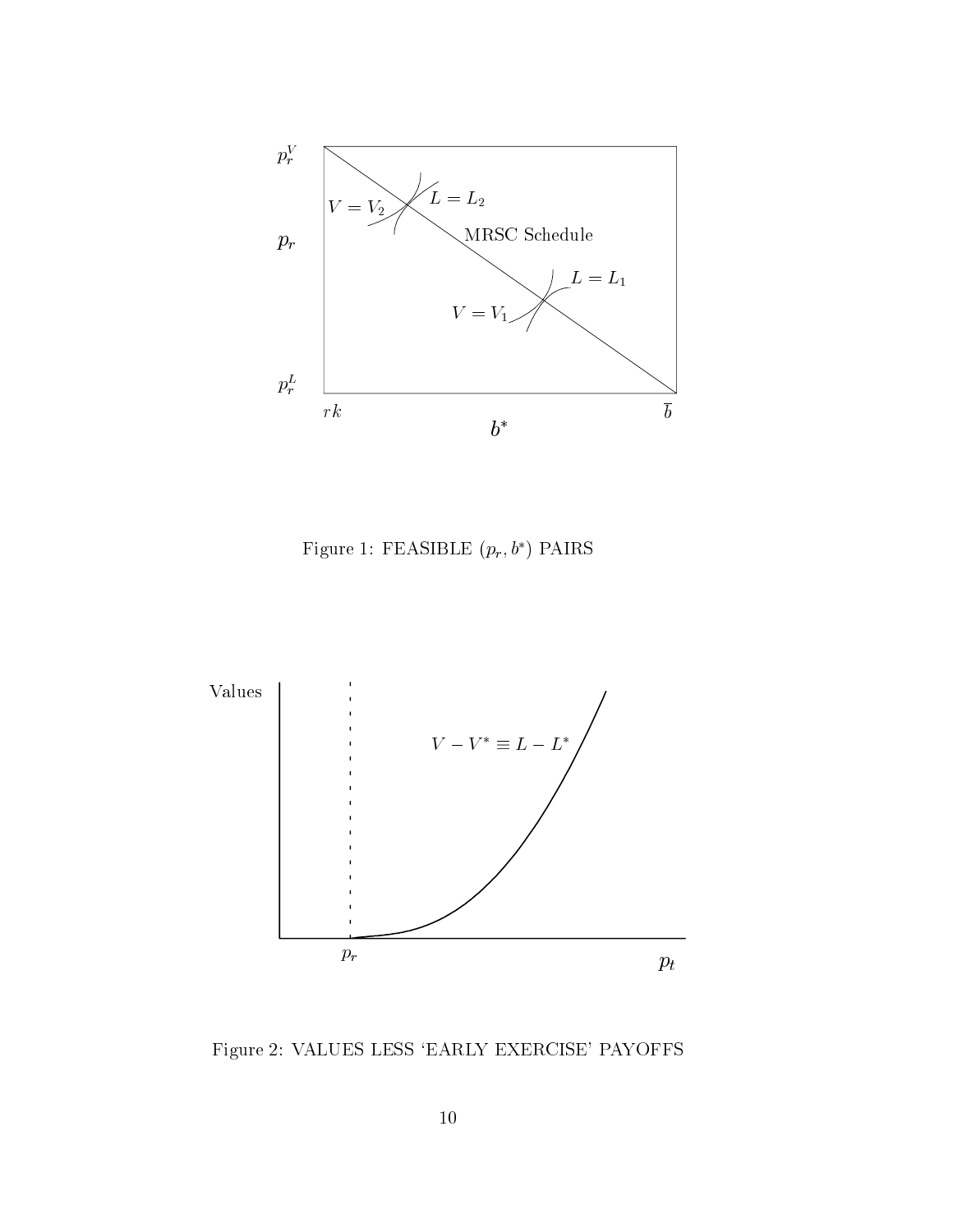rast paragraph,  $v_t$  and  $L_t$  then equal:

 $L^*$ 

$$
V^*(p) = \frac{\xi p}{r - \mu V} + \frac{\xi_0 - w}{r} - k - \frac{b}{r} - \left[\frac{b^*}{r} - k\right] \left(\frac{p}{p_r}\right)^{\lambda_L} \tag{16}
$$

$$
(p) = \frac{\zeta p}{r - \mu_V} + \frac{\zeta_0 - w}{r} - k - \frac{p}{r - \mu_L} + \frac{w + b}{r} - \left[ \frac{(\xi - 1)p_r}{r - \mu_L} - \frac{b^* - \xi_0}{r} \right] \left( \frac{p}{p_r} \right)^{\lambda_V}
$$
\n
$$
(17)
$$

Dy analyzing  $V = V$  and  $L = L$  , twhere  $V$  ,  $V$  ,  $L$ , and  $L$  are calculated for the equilibrium pair  $(p_r, b^*)$  we can check whether either agent has an incentive to deviate from an equilibrium by making an acceptable, early offer. In the Appendix, we analyze the first and second derivatives of  $V = V$  and  $L = L$  , and show that the geometry of the solutions is as shown in Figure 2. In other words, <sup>V</sup> and <sup>L</sup> lie everywhere above  $V$  and  $L$  for all  $p_t > p_r$  and coincide with  $V$  and  $L$  only when  $p_t = p_r$ . This directly implies the following proposition.

**Proposition 3** For any equilibrium pair,  $(p_r, b^*)$ , which satisfies the Marginal Rate of Substitution Condition, neither equity-holder nor lender wil l wish to make an acceptable oer to the other agent at <sup>a</sup> pt > pr .

#### 2.4 Bargaining Solutions

To derive the full equilibrium, we must solve the first order conditions given in equation  $(8)$ . Substituting for the derivatives of V and L in the second first order condition, we obtain the simple linear relation between  $p_r$  and  $\theta$ :

$$
(1 - \alpha) \left[ \frac{(\xi - 1)p_r}{r - \mu_V} - \frac{b^* - \xi_0}{r} \right] = \alpha \left[ \frac{b^*}{r} - k \right] \quad . \tag{18}
$$

Inspection of equations (9) and (18) reveals that both the MRSC and the BC schedules are independent of <sup>p</sup> and hence stationary over time. Combining the MRSC and the  $D_{\Sigma}$ , we obtain a bivariate linear system in  $p_r$  and  $\theta$  . Inverting this yields the proposition: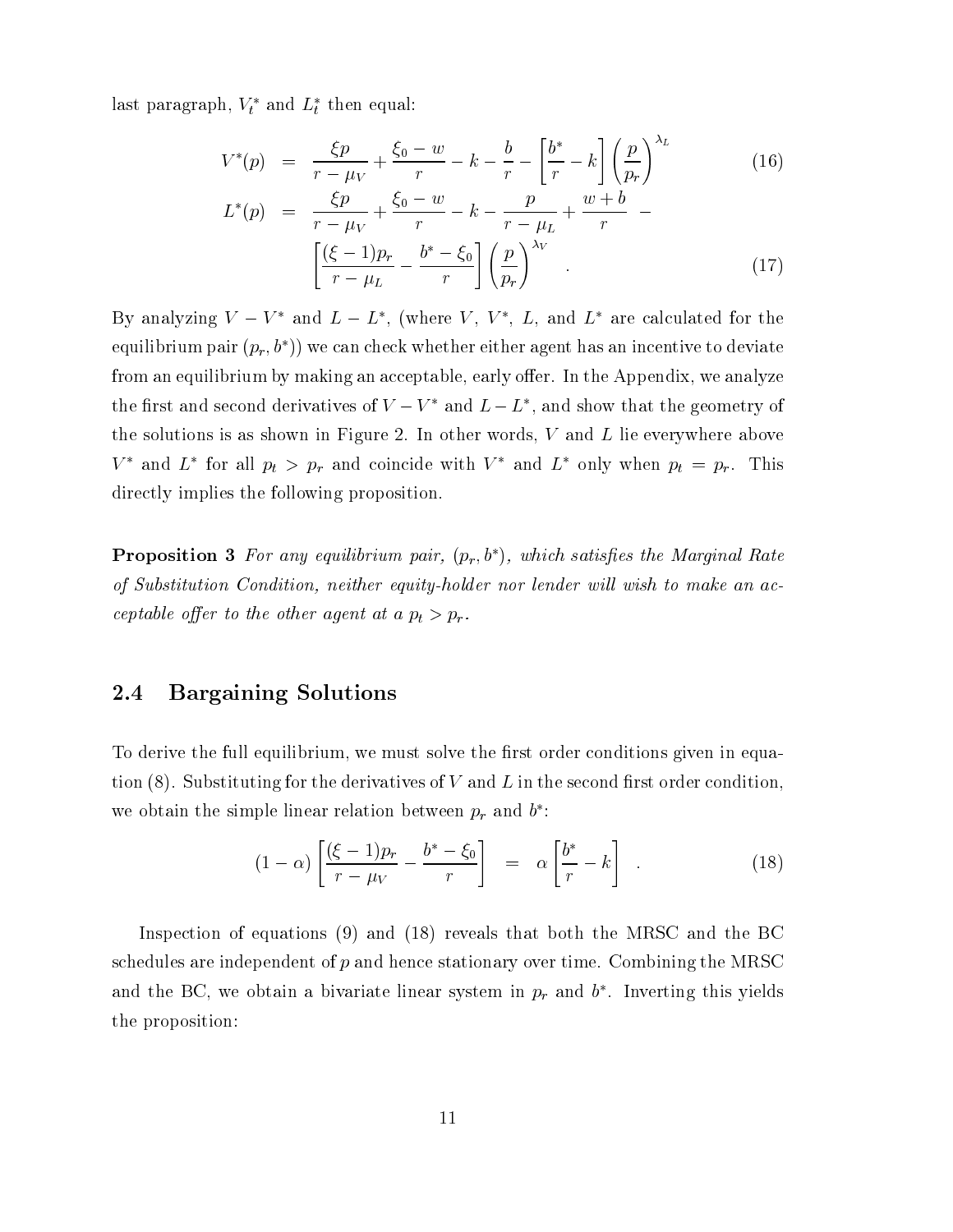

Figure 3: DECREASE IN LENDER RISK AVERSION

**Proposition 4** The equilibrium restructuring trigger,  $p_r$ , and supplemental coupon ow, <sup>b</sup> , are:

$$
\begin{bmatrix} p_r \\ b^* \end{bmatrix} = \frac{1}{\Delta} \begin{bmatrix} \frac{\lambda_V - \lambda_L}{r} & \frac{1}{r} \\ \frac{(1-\xi)(1-\lambda_V)}{r - \mu_V} & \frac{(\xi - 1)(1-\alpha)}{r - \mu_V} \end{bmatrix} \begin{bmatrix} -\alpha k - (1-\alpha)\frac{\xi_0}{r} \\ \frac{\xi_0 \lambda_V}{r} - \lambda_L k \end{bmatrix}
$$
(19)

where 
$$
\Delta \equiv \frac{(\xi - 1)(1 - \alpha)}{r - \mu_V} \frac{\lambda_V - \lambda_L}{r} + \frac{(\xi - 1)(1 - \lambda_V)}{r - \mu_V} \frac{1}{r} .
$$
 (20)

# 3 Loan Sales and Credit Derivatives

#### 3.1 Comparative Statics

In this section, we analyze comparative static properties of the model and use these to infer the model's implications for the economic impact of loan sales and credit derivative transactions upon corporate restructurings. The two comparative statics in which we are especially interested are the effects on the restructuring trigger,  $p_r$ , and the supplementary coupon,  $\theta$ , of *changes in (a) the relative bargaining power*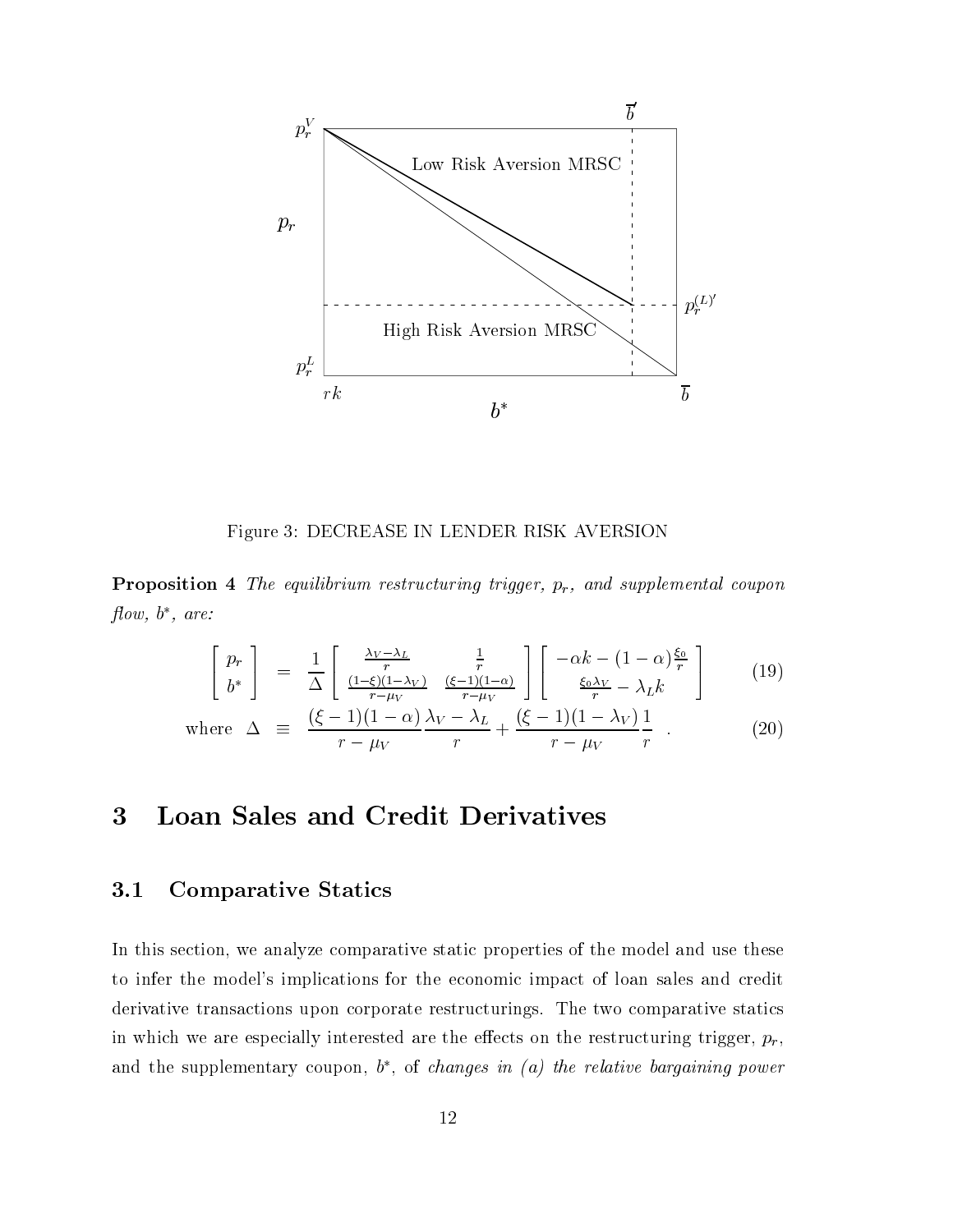and (b) the risk aversion of the lender. These are relatively easy to analyze since changes in lender risk aversion shift the MRSC schedule but not the BC schedule and changes in lender bargaining power generate shifts in the the BC schedule but not the MRSC schedule.

Proposition <sup>5</sup> Either (a) increases in lender bargaining power (when the lender obtains less than the entire surplus) or (b) increases in lender risk aversion lead to <sup>a</sup>  $p$ ostponement of restructuring  $[v. c., p_r]$ utts), and a rise in the coupon tenuers earn after restructuring (i.e., <sup>b</sup> rises).

The results are quite intuitive. Increasing lender bargaining shifts the equilibrium along the MRSC schedule towards the point of maximum lender bargaining power. The restructuring trigger moves closer to the relatively low trigger favoured by the lender and the supplementary coupon the lender earns post-restructuring increases. Holding bargaining power constant and increasing lender risk aversion again pushes the equilibrium away from the equity-holder's favoured combination  $(p_{\varepsilon}^{(V)}, b)$ , resulting again in lower  $p_r$  and higher  $\theta$  .

#### 3.2 Multiple Lenders

Thus far, we have presented an analysis of bargaining between an equity-holder and a given lender. What happens if the lender holding the debt can sell his claim to another lender possibly with a different degree of risk aversion and/or a different level of bargaining power vis-a-vis the equity-holder: If  $(p_{ri}, v_i)$  for  $i = 1, 2$  are the restructuring prices and supplementary coupon flows that lenders 1 and 2 could extract from the equity-holder, then we may think of the lenders as bargaining between each other over the *additional* surplus that the second lender could earn if the first sells him the debt. If  $W_{\tau}$  is the sale price of the debt agreed by the two lenders at time  $\tau$ , then the Nash bargaining solution for the negotiation between the two lenders is:

$$
W_{\tau} = \operatorname{argmax}_{W} \left\{ \left( W - \left[ \frac{b_1^*}{r} - k \right] \left( \frac{p_{\tau}}{p_{r1}} \right)^{\lambda_{L1}} \right)^{\beta} \left( \left[ \frac{b_2^*}{r} - k \right] \left( \frac{p_{\tau}}{p_{r2}} \right)^{\lambda_{L2}} - W \right)^{1-\beta} \right\},\tag{21}
$$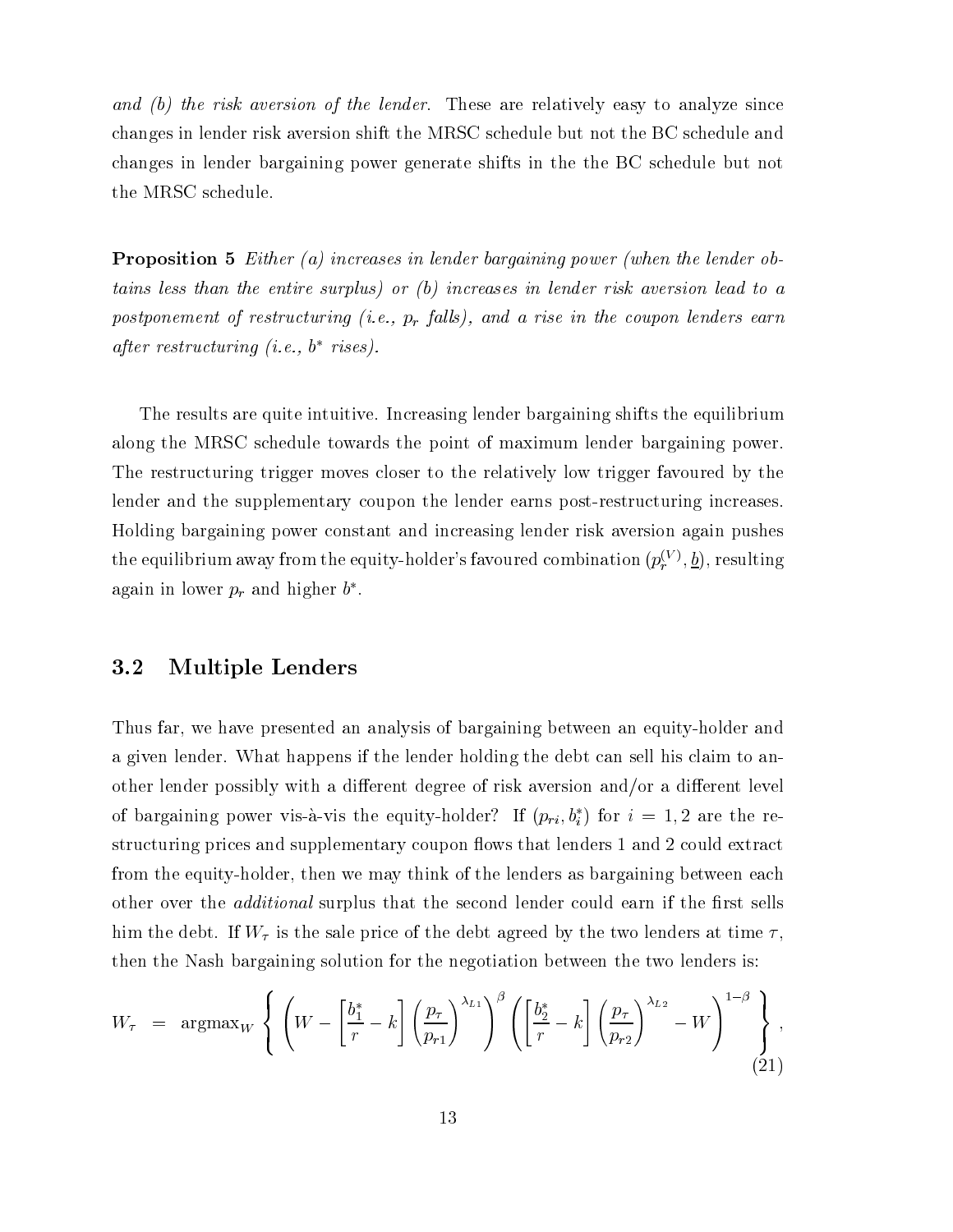where the  $\lambda_{Li}$  differ across the lenders since they may have different degrees of risk aversion.

The ability of a lender to sell his loan to another has important implications. To see this, suppose that lenders possess the same degree of risk aversion but that some specialist lenders can extract significantly more surplus from equity-holders than others. An example of such specialists is the so-called vulture funds mentioned in the Introduction. If specialists are few in number and have limited resources, then one would expect to observe the bulk of loans being made by ordinary lenders but that when firms experience financial distress, ownership of their loans would be transfered to a specialist.

What consequences does the marketability of loans have for valuation and the welfare of the parties involved? If the initial loan market is perfectly competitive and  $k_0$  is the amount of the initial capital injection required to set the firm up (over and above any contribution by the equity-holder), then if the loan is not marketable, the coupon flow  $b$  will be set to satisfy

$$
\frac{b}{r} = k_0 - \left(\frac{p_0}{p_{r1}}\right)^{\lambda_{L1}} \left[\frac{b_1^*}{r} - k\right] \quad . \tag{22}
$$

If the loan can be sold to another specialist lender and the initial lender can extract at least some fraction of the extra surplus created by the specialist's superior bargaining power vis-à-vis the equity-holder, the first lender will accept a smaller coupon flow when the loan is first made. Thus, as one might intuitively expect, liquidity or marketability of a loan reduces the interest rate the borrower has to pay when the loan is initially floated.

The important result of this section, however, is that the equity-holder may be worse off in an ex ante sense if the loan is marketable. By 'ex ante', we mean that the total value that the equity-holder can extract when the firm is initially set up may be reduced. Clearly, after the loan is extended, equity-holders will be in a worse position if the bargaining power of the lender they face increases. It is less obvious, however, that they may be ex ante worse off if a loan is marketable and hence may be transfered to a lender with high bargaining power. We state our result as follows:

**Proposition 6** The value of the equity-holder's claim may be lower in a competitive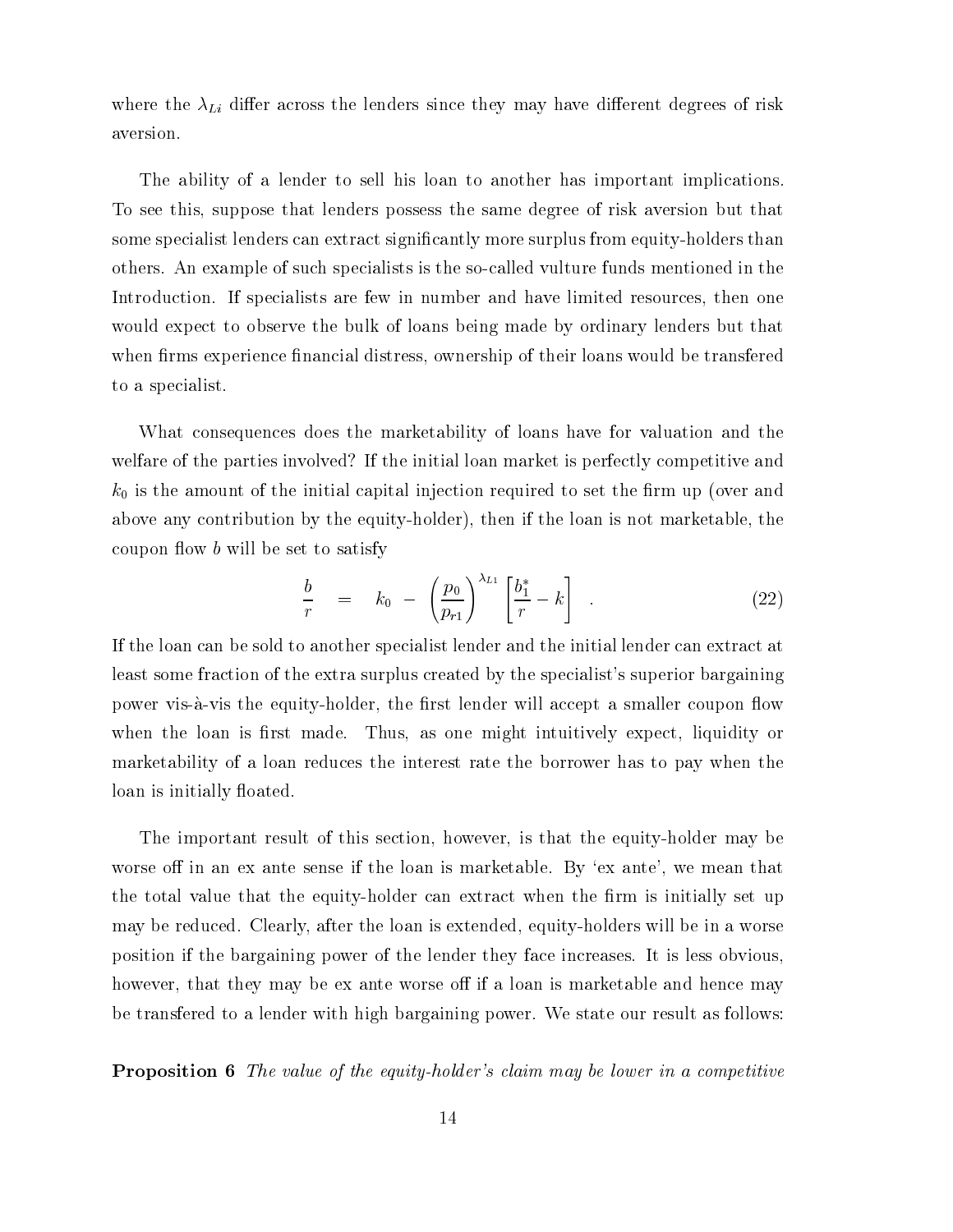loan market if the firm's loan is marketable. This is likely to be true if specialist lenders have <sup>a</sup> high degree ofbargaining power against other lenders.

We prove the result through an example. Suppose that the specialist lender has complete bargaining power vis-a-vis other lenders while the equity-holder has enough bargaining power against non-specialist lenders to extract some portion of the surplus. In this case, if the debt is non-marketable, the equity-holder will enjoy some of the surplus, whereas if the debt is marketable, a specialist will extract all the surplus from the equity-holder. The equity-holder will not be able to obtain better terms in the original debt contract when the debt is marketable since the original debt holder is no better off that in the non-marketable debt case.

The basic intuition for the result is as follows. Marketed or liquid loans are inefficient from the point of view of the original parties to the loan contract because the surplus that is extracted by the specialist lender or vulture fund is a debt-weight loss to the other agents. The first lender will nevertheless have an incentive in involve the vulture fund because by so doing it can improve its own situation ex post. Contractually ruling out loan sales would lead to more efficient outcomes from the collective point of view of the original lender and the equity-holder.

#### 3.3 Risk Aversion, Loan Sales and Credit Derivatives

So far, we have concentrated on trades between different lenders designed to exploit differences in bargaining power versus equity-holders in out-of-bankruptcy restructurings. When a firm comes close to restructuring, however, the riskiness of debt values increase since the time until restructuring occurs is random. (In a more complicated model which allowed the gains from restructuring to be random, the riskiness of debt payoffs might be further increased as restructuring approaches.) If there exist lenders which are less risk averse than the original lender, scope will exist for loan sales which create value by transfering the risky exposure into less risk averse hands.

The comparative static results of Proposition 5 imply that equity-holders will be better on on an ex-post basis" It such a transfer occurs since it leads the equilibrium

 ${}^{3}$ By 'benefit ex post', we mean that agents are better off at the time the transaction occurs.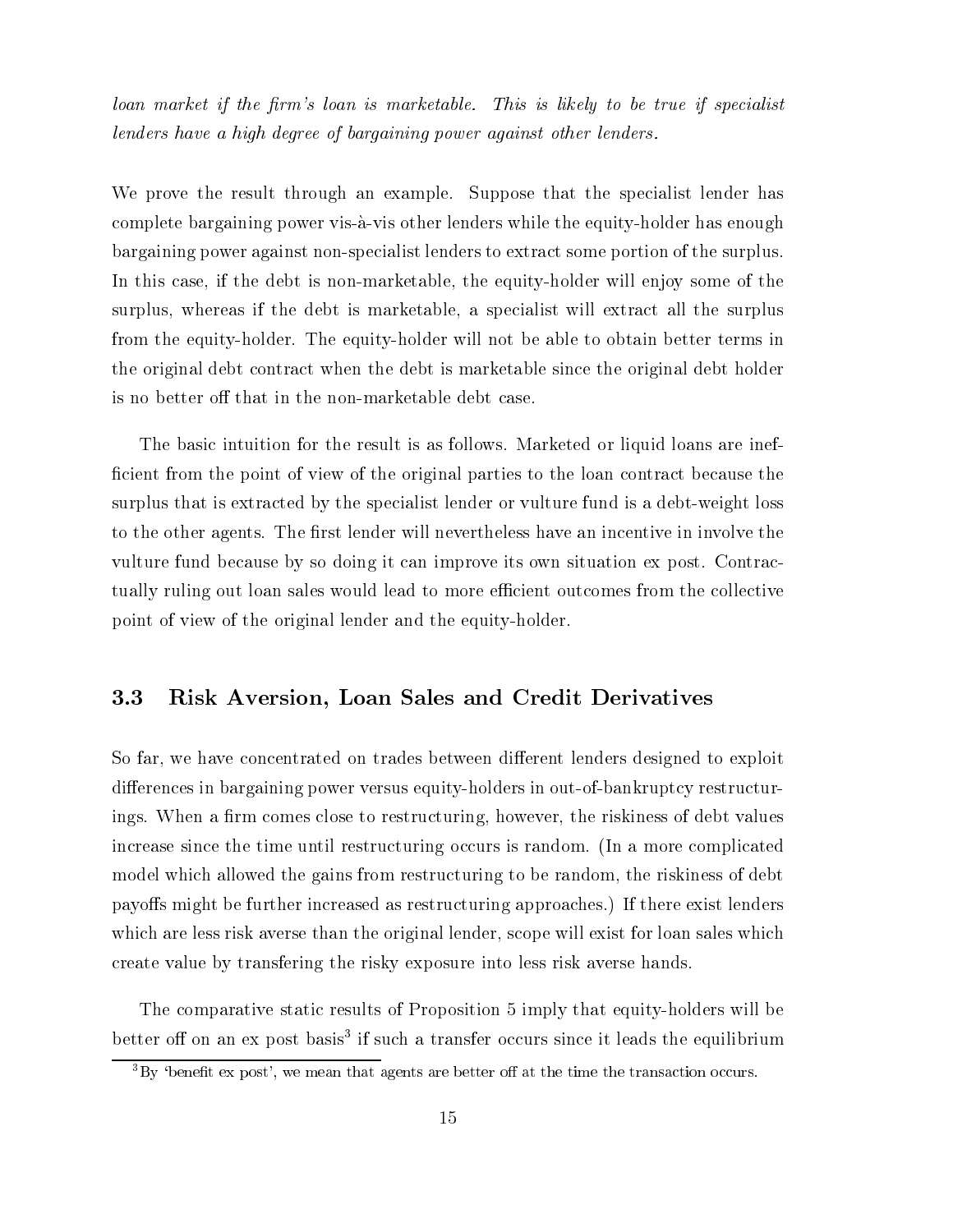pair  $(p_r, \theta)$  to shift up the MRSC schedule towards  $(p_r^{\gamma/\gamma}, \underline{\theta})$ , increasing equity value. At the same time, if lenders are willing to engage in the transaction, both initial and new lenders will benefit ex post from the transaction.

An important feature of our model is that it allows one to distinguish between (i) exposure to a particular credit-sensitive cash flow and (ii) being able to negotiate or bargain over the terms of that cash flow. Some typical credit derivative contracts, such as total return swaps, transfer to other agents exposure to credit sensitive cash-flows. Usually, they also transfer negotiating rights in post-bankruptcy settlements because when bankruptcy is declared, the holder of the credit derivative becomes the beneficial owner of the loan or other security involved. However, many negotiations between distressed borrowers and lenders occur outside formal bankruptcy proceedings. In these cases, if the original lender has, say, a total return swap on the loan with some other investor, the credit exposure and the right to bargain, for example, on the terms of a restructuring are in different hands.

By allowing agents to separate credit exposure from responsibility for bargaining, credit derivatives enhance the likelihood that a given initial lender will be able to enhance value by finding counter-parties which can take over the credit exposure and the bargaining role. As should be clear from our discussion above, transactions motivated by the desire to extract more from equity-holders through tougher bargaining may impair efficiency while those motivated by the aim of tranfering risk into less risk averse hands are likely to enhance efficiency.

## 4 Conclusion

This paper has examined the effects of loan sales and certain credit derivative transactions on corporate restructuring using a model of Nash bargaining between an equity-holder and lenders. Our main conclusions are that loan sales which place loans in the hands of lenders specialized in extracting value from equity-holders may impair economic efficiency. The ex post incentives of lenders to perform such loan sales may mean that we observe such transactions in actual markets, however.

Transactions, involving either loan sales or credit derivatives, which lead to the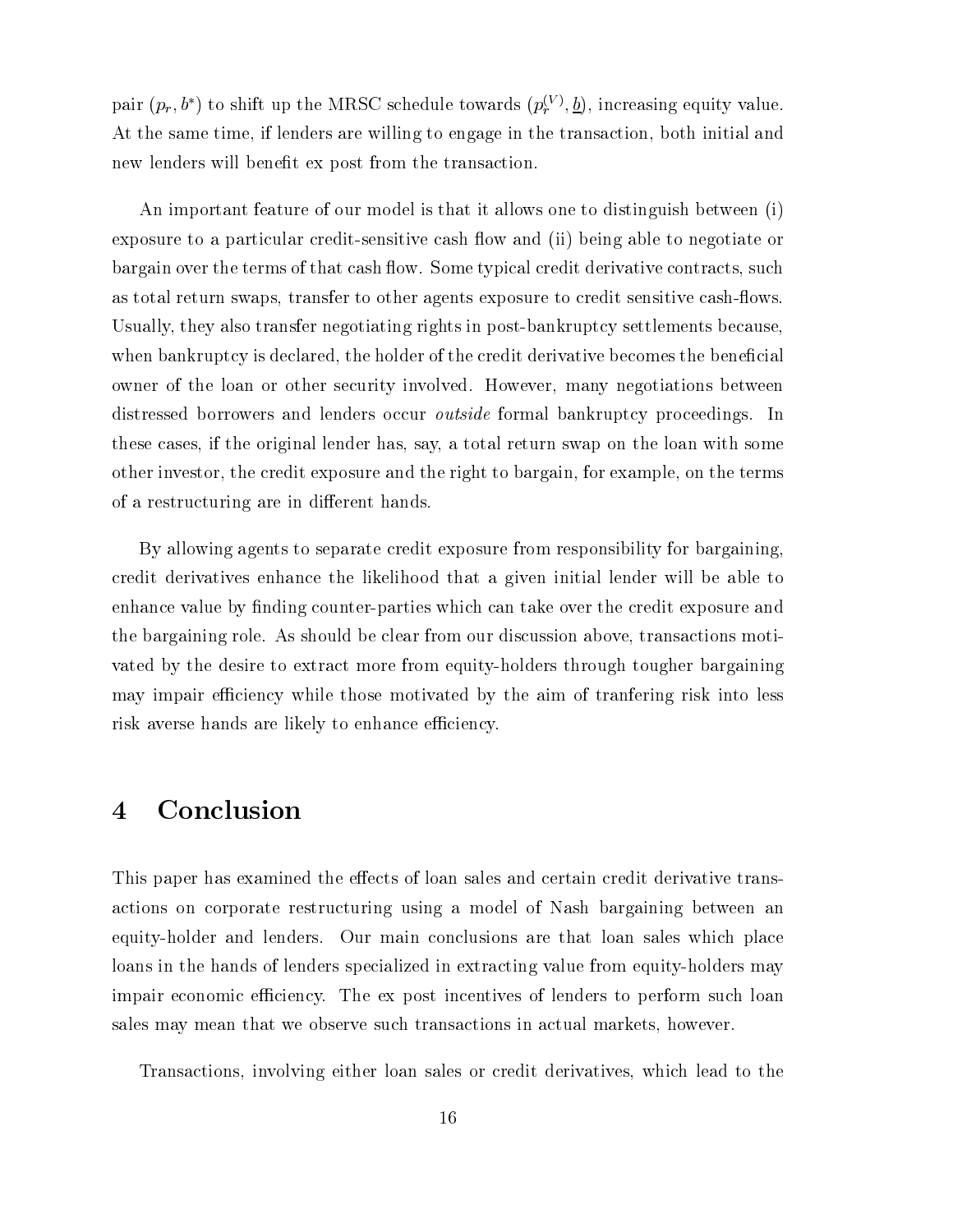transferal of loans into the hands of less risk-averse lenders are likely to increase efficiency, however, making all agents better off even in an ex post sense. The fact that credit derivatives enable lenders to split credit exposures from the bargaining role increases the scope for transactions that seek to exploit differences either in bargaining power or risk aversion. Hence, outcomes, whether they involve increases or decreases in economic efficiency, are likely to be more extreme with credit derivatives.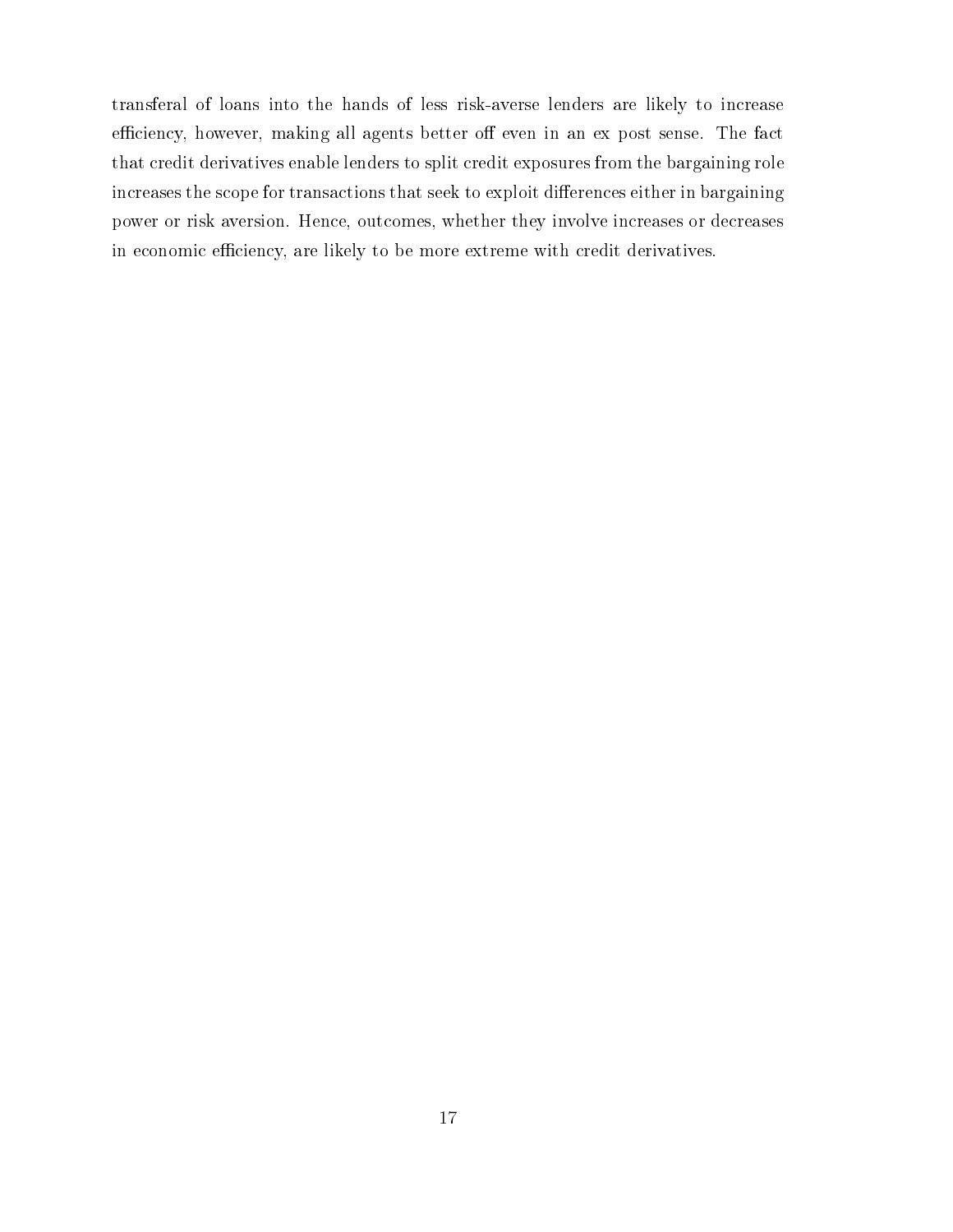# APPENDIX

#### Proof of Proposition 1:

Prior to restructuring,  $V$  and  $L$  satisfy differential equations of the form:

$$
rV = p - w - b + \frac{\partial V}{\partial p}\mu_V p + \frac{\partial^2 V}{\partial p^2} \frac{\sigma^2}{2} p^2 , \qquad (23)
$$

$$
rL = b + \frac{\partial L}{\partial p}\mu_L p + \frac{\partial^2 L}{\partial p^2} \frac{\sigma^2}{2} p^2 \tag{24}
$$

Solving these using the value matching and no-bubbles conditions:  $V(p_r) = \frac{\xi p_r}{r - \xi}$  $\mu$ )  $-(w + b + b)/r$ ,  $L(p_r) = (b + b)/r$ ,  $\lim_{p \uparrow \infty} V(p) = p/(r - \mu_V) - (w + b)/r$ ,  $\lim_{p \uparrow \infty} L(p) = b/r$  yields the solution shown.  $\Box$ 

#### Proof of Proposition 2:

Proof is sketched in the text.  $\Box$ 

#### Proof of Proposition 3:

Consider the first derivative of  $V = V$ :

$$
V(p|p_r, b^*) - V^*(p|p_r, b^*) = \frac{(1-\xi)p}{r - \mu_V} - \frac{(1-\xi)p_r}{r - \mu_V} \left(\frac{p}{p_r}\right)^{\lambda_V} - \frac{\xi_0}{r} \left[1 - \left(\frac{p}{p_r}\right)^{\lambda_V}\right] + \frac{b^*}{r} \left[\left(\frac{p}{p_r}\right)^{\lambda_L} - \left(\frac{p}{p_r}\right)^{\lambda_L}\right] + k \left[1 - \left(\frac{p}{p_r}\right)^{\lambda_L}\right] \tag{25}
$$

which has as first derivative evaluated at  $p_r$ :

$$
\frac{d}{dp} \left( V - V^* \right) \Big|_{p=p_r} = \frac{1}{p_r} \left\{ \frac{(1-\xi)p_r}{r - \mu_V} (1 - \lambda_V) + \lambda_V \frac{\xi_0}{r} - \lambda_L k + (\lambda_L - \lambda_V) \frac{b^*}{r} \right\} .
$$
 (26)

Substituting for  $(\lambda_V - \lambda_L)\theta$  using the MRSC, one obtains:  $a(V - V)/ap|_{p=p_r} = 0$ . Deriving the second derivative of  $V = V$ , one obtains:

$$
\frac{d^2}{dp^2}(V - V^*) = \frac{1}{p^2} \left\{ \lambda_V(\lambda_V - 1) \left[ \frac{(\xi - 1)p_r}{r - \mu_V} + \frac{\xi_0 - b^*}{r} \right] \left( \frac{p}{p_r} \right)^{\lambda_V} + \lambda_L(\lambda_L - 1) \left[ \frac{b^*}{r} - k \right] \left( \frac{p}{p_r} \right)^{\lambda_L} \cdot \right\}
$$
\n(27)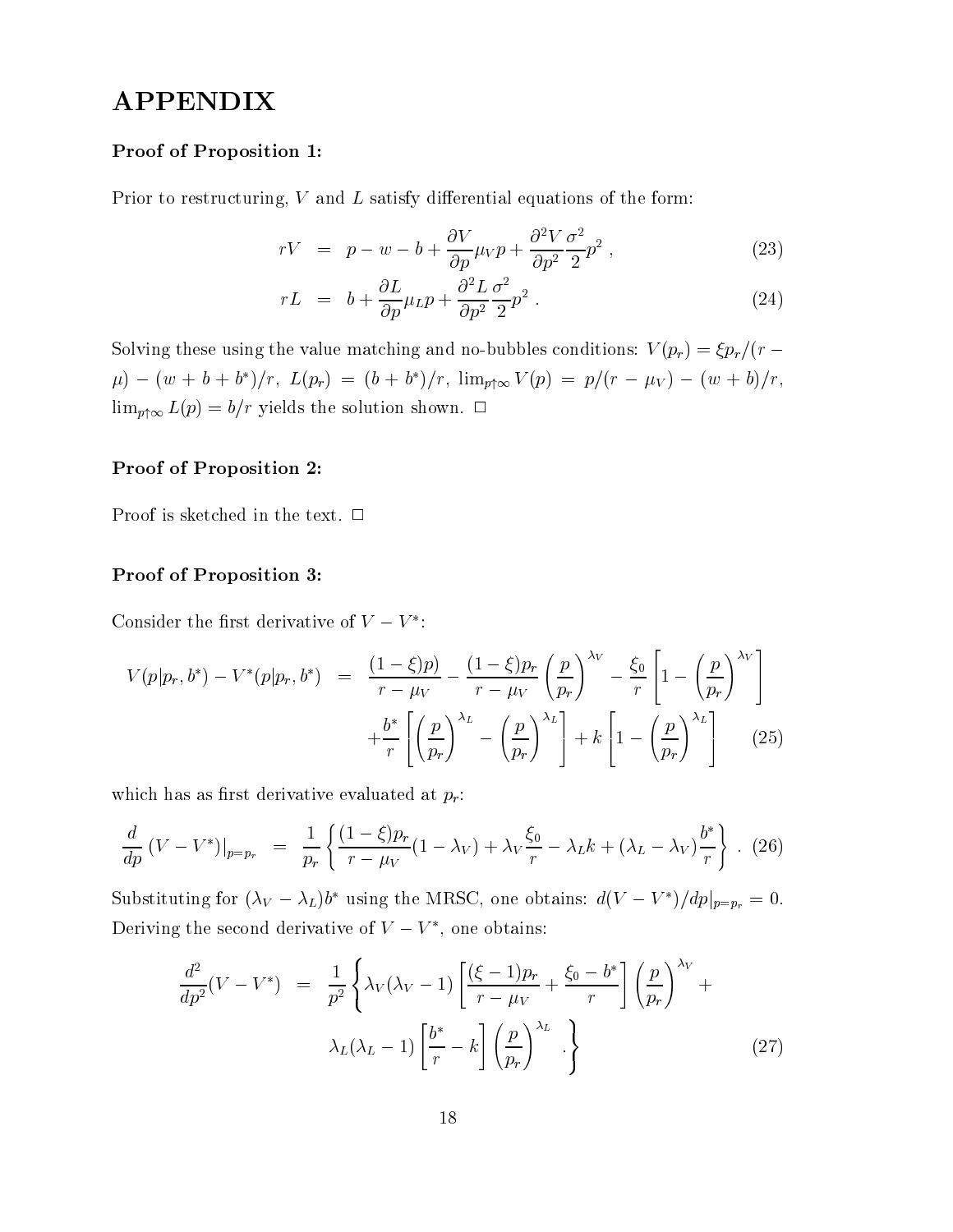The square-bracketed terms in (27) are non-negative (since otherwise either the lender or the equity-holder would receive less than zero surplus). Since  $\lambda_V$ ,  $\lambda_L > 1$ , it follows that  $a^2(V - V)/ap^2 > 0$  for all  $p \geq p_r$ . But it must then be true that  $V > V$  for all  $p < p_r$  for  $(p_r, \theta)$  pairs on the MRSC. One may show that  $V - V = L - L$ , so the same result applies for L and L, i.e.,  $L > L$  for all  $p < p_r$  for all MRSC pairs,  $(p_r, b^*)$ . Figure 2 shows the form of the V and L solutions one obtains for MRSC pairs. V and L are everywhere at least as great as V and L . At  $p = p_r$ ,  $v = v$ and  $L = L^*$  and  $d(V - V^*)/dp = d(L - L^*)/dp = 0$ .  $\Box$ 

#### Proof of Proposition 4:

Proof is sketched in the text.  $\Box$ 

#### Proof of Proposition 5:

First, consider the effects of an increase in lender bargaining power. The BC schedule may be written as:

$$
p_r = \frac{r - \mu_V}{(\xi - 1)(1 - \alpha)} \left[ \frac{b^*}{r} - k \right] + \frac{r - \mu_V}{(\xi - 1)} \left[ k - \frac{\xi_0}{r} \right] \,. \tag{28}
$$

Clearly, this curve is downward-sloping in  $b - p_r$  space. When  $b = \underline{b} = r\kappa$ ,  $p_r$  equals the point, call it  $p_r^{\text{max}}$  at which agents would restructure the firm if there were no option value, i.e., at the break-even or `Marshallian' trigger point for restructuring. Since  $p_{\lambda}^{\text{max}}$  is clearly greater than  $p_{\lambda}^{\text{max}}$ , if the BC and the MRSC schedules intersect in the interval  $[\underline{b}, \overline{b}]$ , the BC schedule must cut the MRSC schedule from above. If they do not intersect, the equilibrium is  $(p_* \times, b)$ .

Increasing  $1 - \alpha$  leads the BC schedule to swivel in an anti-clockwise direction around the point  $(p^{m+1}_*,p)_*$ . If the initial intersection of the two curves lies above  $(p_r^{\infty},b)$ , then b will increase and  $p_r$  will fall. Otherwise, they will stay the same.

Now, consider the impact on the MRSC schedule of an decrease in lender risk aversion and a consequent rise in  $\mu_L$ . Changes in  $\mu_L$  do not affect the BC schedule. Focus initially on the quantities which define the four corners of the feasible  $(p_r, b^*)$ pairs shown in Figure 1, namely  $p_r^{\infty}$ ,  $p_r^{\infty}$ ,  $\frac{\sigma}{2}$  and *b*. Raising  $\mu_L$  leads to an increase in  $p_i^*$   $\prime$  since as we noted above higher  $\mu_L$  induces a rise in  $|\lambda_L|/|\lambda_L| + 1$ ). On the other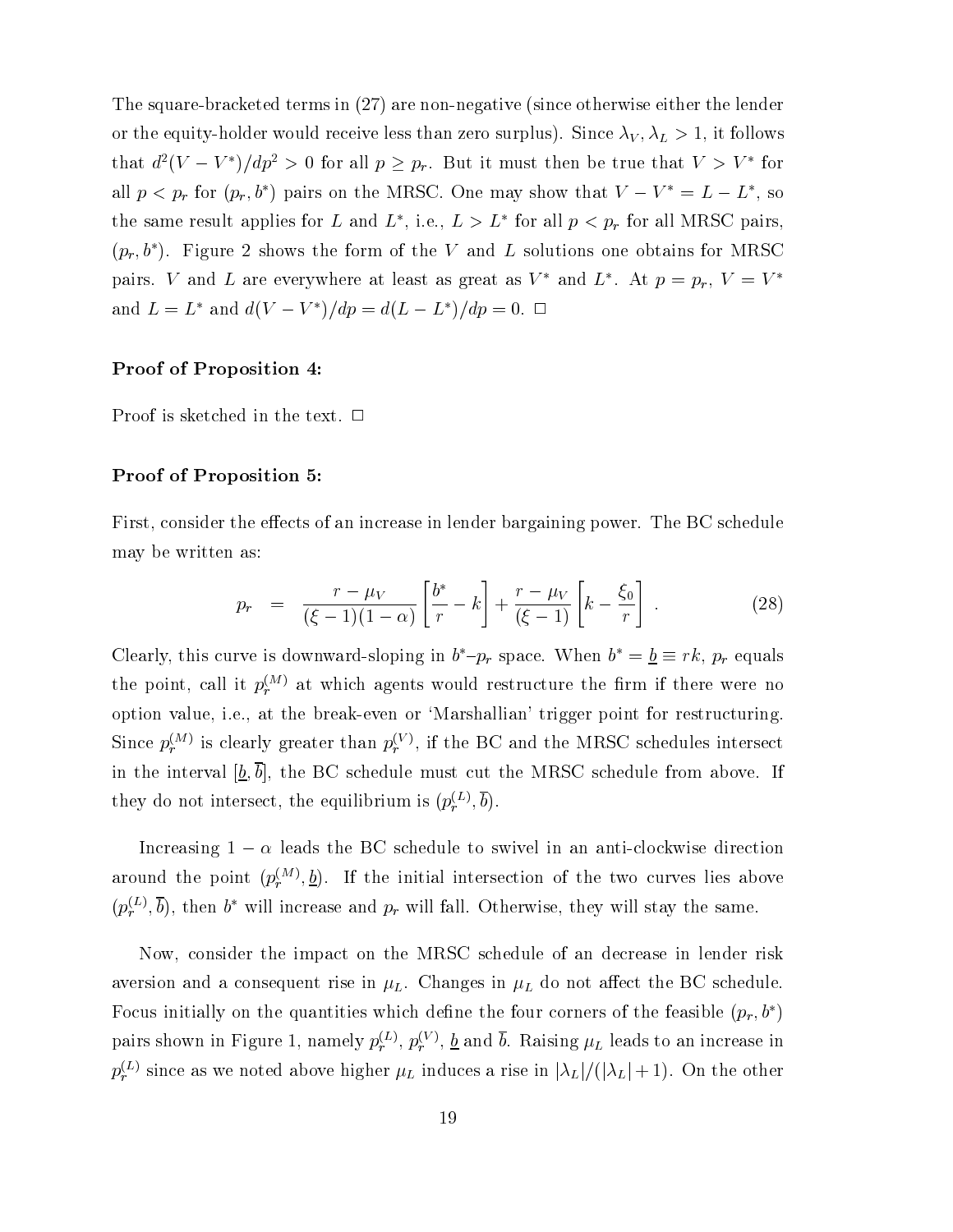hand,  $p_r^{\perp}$  is clearly unaffected as is  $\underline{\theta} = r\kappa$ . Lastly,  $\theta$  falls since  $|\lambda_L|/(|\lambda_L| + 1)$  rises and  $\xi_0/r > k$  since otherwise restructuring would be inefficient in the first place.

Writing the MRSC schedule as:

$$
\left[\frac{(\xi-1)p_r}{r-\mu_V}(1-\lambda_V)-\left(\frac{\xi_0-b^*}{r}\right)\lambda_V\right]\left[\frac{b^*}{r}-k\right]^{-1} = \lambda_L \tag{29}
$$

one may see that when  $\lambda_L$  changes, the MRSC schedule swivels anti-clockwise around the point  $(p_r^{\gamma \gamma}, \underline{\theta})$ . Figure 3 shows how the new MRSC schedule runs from  $(p_r^{\gamma \gamma}, r\kappa)$  to  $(p<sup>(L)</sup> , b)$  $r_r^{(L)}$  ,  $b$  ) where  $p_r^{(L)}$  is h  $r_r^{(L)}$  is higher than the original  $p_r^{(L)}$  and b is lower than the original b. Whether the initial equilibrium pair  $(p_r, o)$  lies strictly between  $(p_r^{\perp \vee}, \underline{b})$  and  $(p_r^{\perp \perp}, o),$ or whether the initial  $(p_r, \theta) = (p_r^{\perp}, \theta), p_r$  rails and b rises as  $\mu_L$  increases.  $\Box$ 

#### Proof of Proposition 6:

Proof is sketched in the text.  $\Box$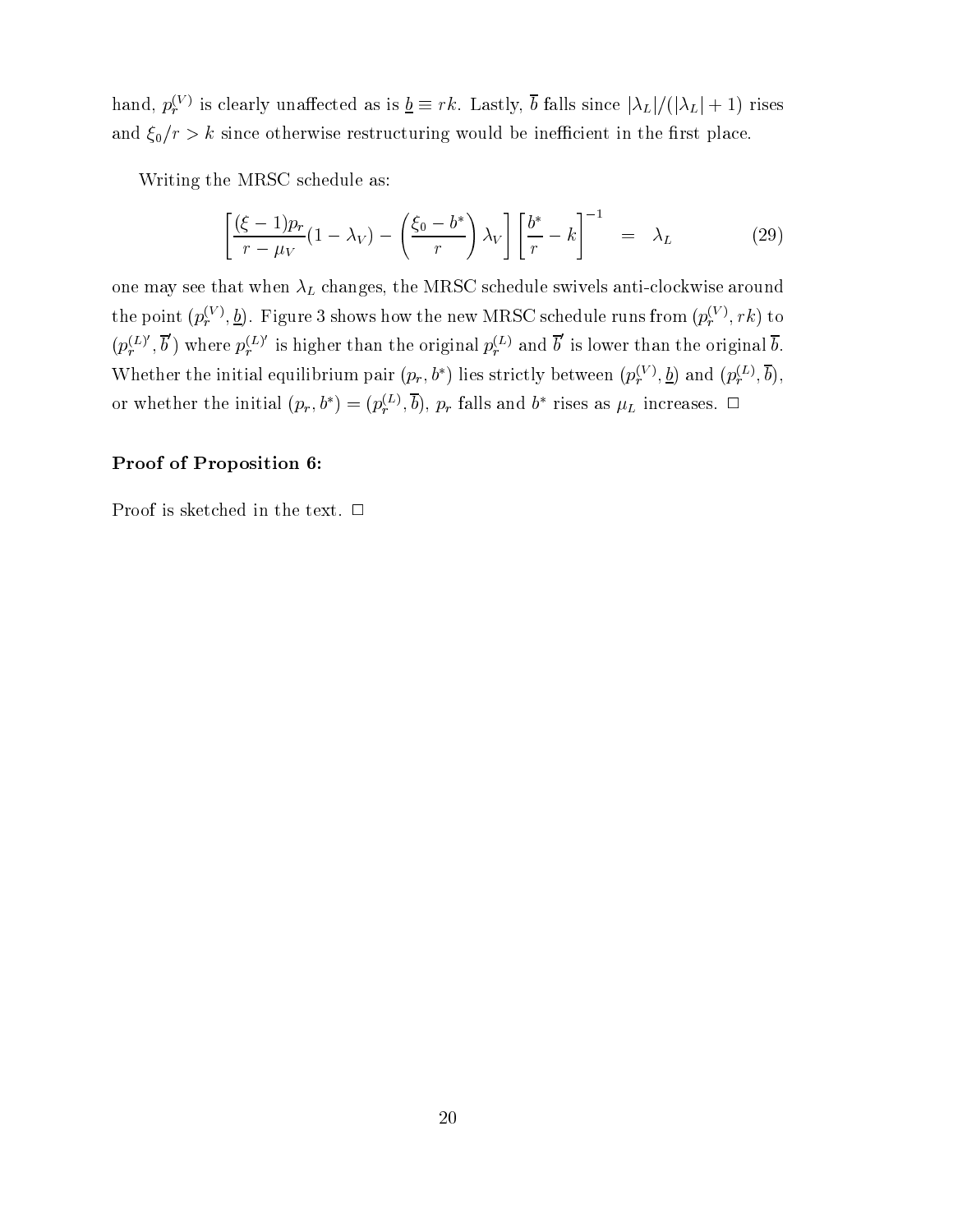## References

- BERGER, A. N., AND G. F. UDELL (1992): "Securitization, Risk, and the Liquidity Problem in Banking," in Structural Change in Banking, ed. by M. Klausner, and L. J. White. Irwin Publishing, Homewood, Illinois.
- BRITISH BANKERS' ASSOCIATION (1999): Report on the Credit Derivatives Market. BBA,
- CANTOR, R., AND R. DEMSETZ (1993): "Securitization, Loan Sales, and the Credit Slowdown,"  $FRBNY$  Quarterly Review, (Summer), 27-38.
- CRIPPS, M. W. (1998): "Markov Bargaining Games," Journal of Economic Dynamics and Control.
- DEMSETZ, R. (1994): "Recent Trends in Commercial Bank Loan Sales," FRBNY Quarterly  $Review, (Winter), 75–78.$
- Euromoney (1998): Credit Derivatives: Applications for Risk Management. Euromoney Books, London.
- GORTON, G. B., AND J. G. HAUBRICH (1990): "The Loan Sales Market," in Research in Financial Services: Private and Public Policy, ed. by G. G. Kaufman, vol. 2, pp. 85–135. JAI Press, Greenwich, Connecticut.
- GORTON, G. B., AND G. G. PENNACCHI (1995): "Banks and Loan Sales: Marketing Nonmarketable Assets," Journal of Monetary Economics, 35, 389–411.
- James, C. (1988): \The Use of Loan Sales and Standby Letters of Credit by Commercial Banks," Journal of Monetary Economics, 22, 395-422.
- JONES, D. (1998): "Regulatory Capital Arbitrage," Working paper, Federal Reserve Board, Washington, DC.
- MYERS, S. (1977): "Determinants of Corporate Borrowing," Journal of Financial Eco $nomics, 5, 147-175.$
- NASH, J. (1950): "The Bargaining Problem," Econometrica, 18, 155-162.
- NASH, J. (1953): "Two-Person Cooperative Games," Econometrica, 21, 128-140.
- PENNACCHI, G. G. (1988): "Loan Sales and the Cost of Capital," Journal of Finance,  $43(2)$ ,  $375-396$ .